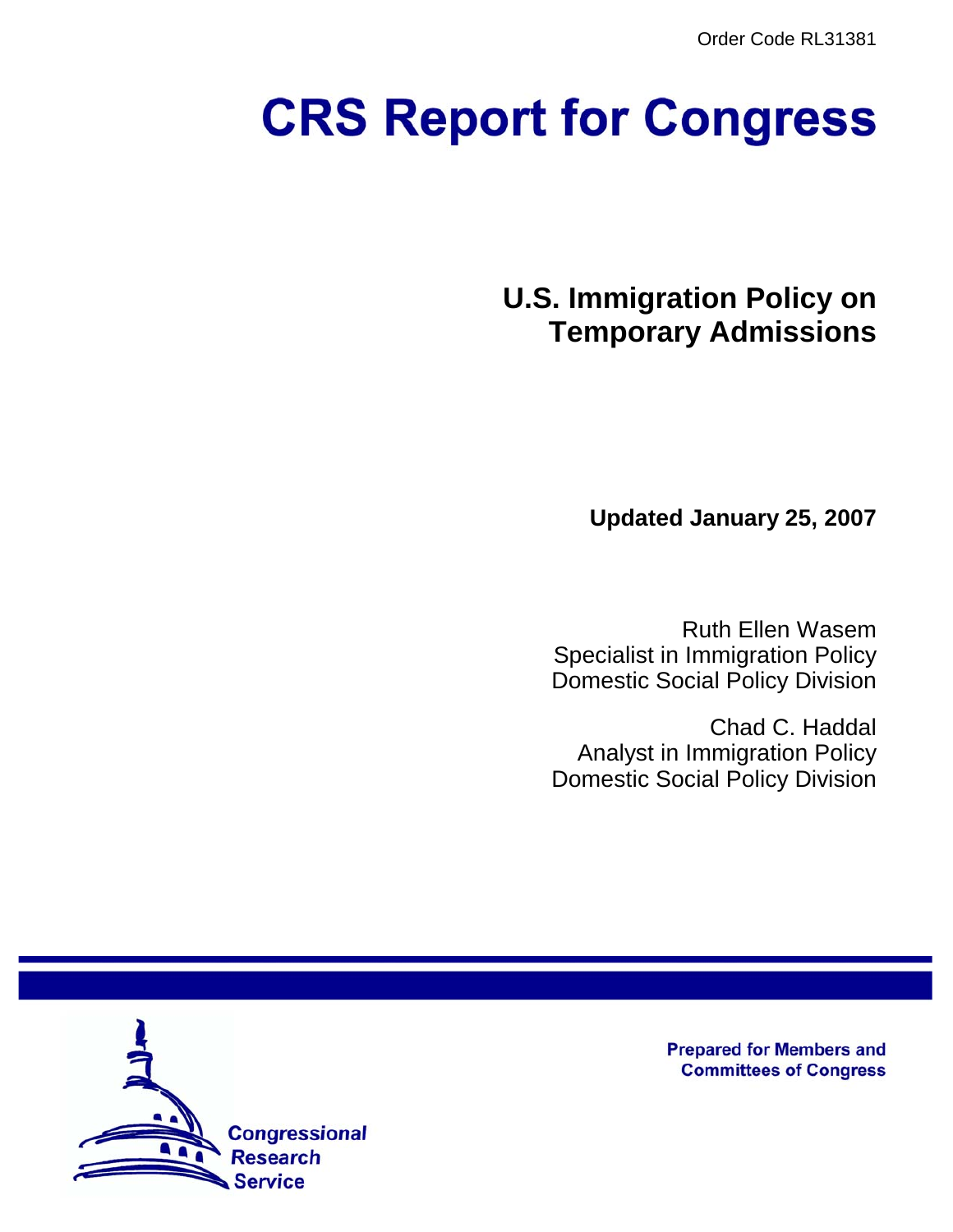## U.S. Immigration Policy on Temporary Admissions

#### **Summary**

U.S. law provides for the temporary admission of various categories of foreign nationals, who are known as nonimmigrants. Nonimmigrants are admitted for a designated period of time and a specific purpose. They include a wide range of visitors, including tourists, foreign students, diplomats, and temporary workers. There are 24 major nonimmigrant visa categories, and 72 specific types of nonimmigrant visas issued currently. These visa categories are commonly referred to by the letter and numeral that denotes their subsection in the Immigration and Nationality Act (INA), e.g, B-2 tourists, E-2 treaty investors, F-1 foreign students, H-1B temporary professional workers, J-1 cultural exchange participants, or S-4 terrorist informants.

Interest in nonimmigrant visas soared immediately following the September 11, 2001 terrorist attacks, which were conducted by foreign nationals apparently admitted to the United States on legal visas. Since that time, policy makers have raised a series of questions about aliens in the United States and the extent that the federal government monitors their admission and presence in this country. Some of the specific visa categories are the focus of legislative activity (e.g., guest workers).

The U.S. Department of State (DOS) consular officer, at the time of application for a visa, as well as the Department of Homeland Security (DHS) immigration inspectors, at the time of application for admission, must be satisfied that the alien is entitled to nonimmigrant status. The burden of proof is on the applicant to establish eligibility for nonimmigrant status and the type of nonimmigrant visa for which the application is made. Both DOS consular officers (when the alien is petitioning abroad) and DHS inspectors (when the alien is entering the United States) must confirm that the alien is not ineligible for a visa under the so-called "grounds for inadmissibility" of the INA, which include criminal, terrorist, and public health grounds for exclusion.

Nonimmigrant visas issued abroad dipped to 5.0 million in FY2004 after peaking at 7.6 million in FY2001. The FY2005 data inched back up to 5.4 million nonimmigrant visas issued. Over the past 12 years, DOS has typically issued around 6 million nonimmigrant visas annually. The growth in the late 1990s has been largely attributable to the issuances of border crossing cards to residents of Canada and Mexico and the issuances of temporary worker visas. Combined, visitors for tourism and business comprised the largest group of nonimmigrants in FY2005, about 3.42 million, down from 5.7 million in FY2000. Other notable categories were students and exchange visitors (9.4%) and temporary workers (17.9%).

The law and regulations usually set strict terms for nonimmigrant lengths of stay in the United States, typically have foreign residency requirements, and often limit what aliens are permitted to do in the United States (e.g., gain employment or enroll in school), but many observers assert that the policies are not uniformly or rigorously enforced. Achieving an optimal balance among major policy priorities, such as ensuring national security, facilitating trade and commerce, protecting public health and safety, and fostering international cooperation, remains a challenge.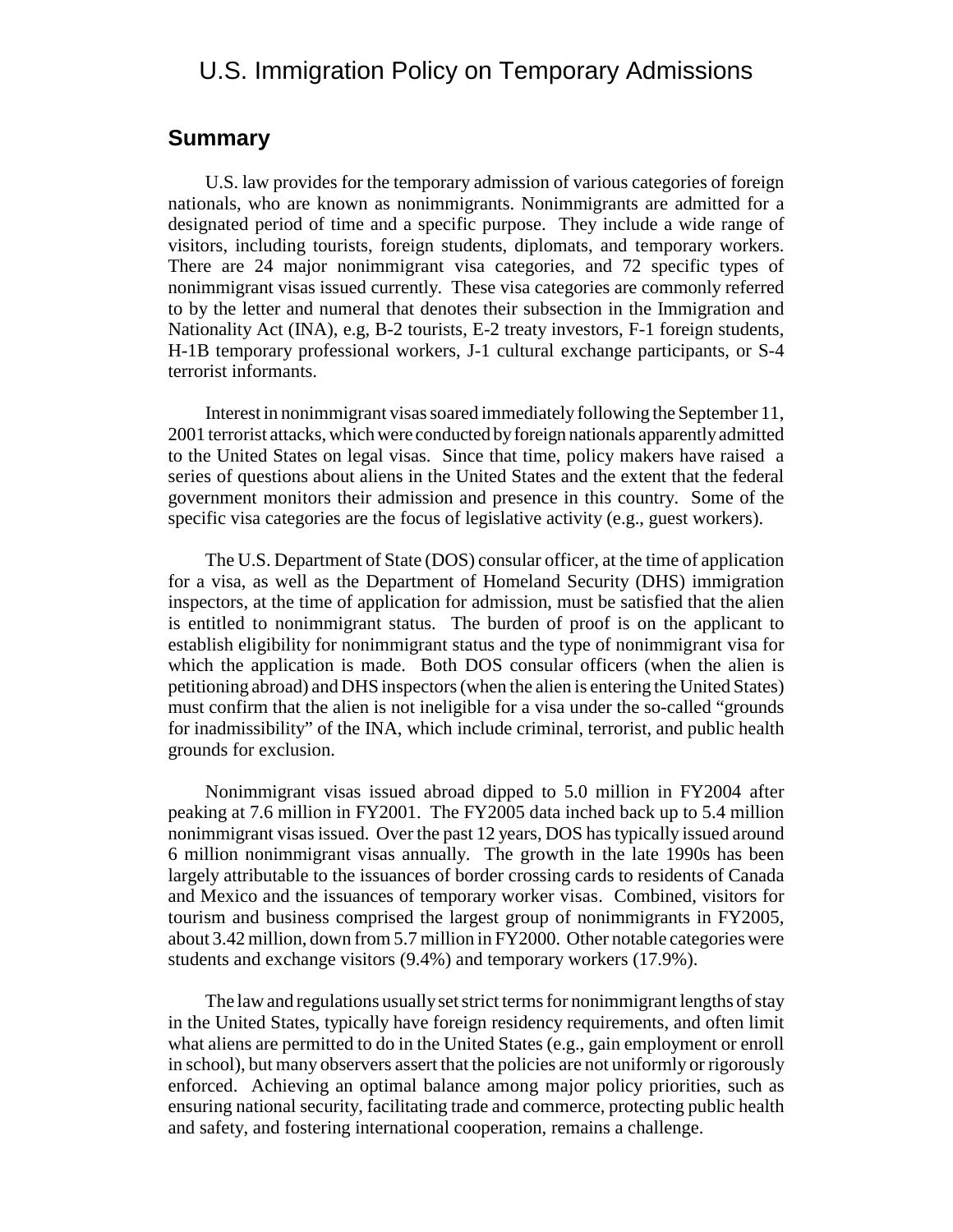## **Contents**

| Multinational Corporate Executives and International Investors 3                                     |
|------------------------------------------------------------------------------------------------------|
|                                                                                                      |
|                                                                                                      |
|                                                                                                      |
|                                                                                                      |
|                                                                                                      |
|                                                                                                      |
|                                                                                                      |
|                                                                                                      |
|                                                                                                      |
|                                                                                                      |
| Length of Stay $\dots \dots \dots \dots \dots \dots \dots \dots \dots \dots \dots \dots \dots \dots$ |
|                                                                                                      |
|                                                                                                      |
|                                                                                                      |
|                                                                                                      |
|                                                                                                      |
|                                                                                                      |
|                                                                                                      |
|                                                                                                      |
| Temporary Skilled and Professional Workers  13                                                       |
|                                                                                                      |
|                                                                                                      |
|                                                                                                      |
|                                                                                                      |
|                                                                                                      |

# **List of Figures**

| Figure 2. Nonimmigrant Visas <i>Issued</i> by Category, FY2005 8       |  |
|------------------------------------------------------------------------|--|
|                                                                        |  |
|                                                                        |  |
| Figure 5. Nonimmigrant Visas <i>Issued</i> by Region, FY1996-FY2005 11 |  |
| Figure 6. Nonimmigrant <i>Admissions</i> by Region, FY1996-FY2005 12   |  |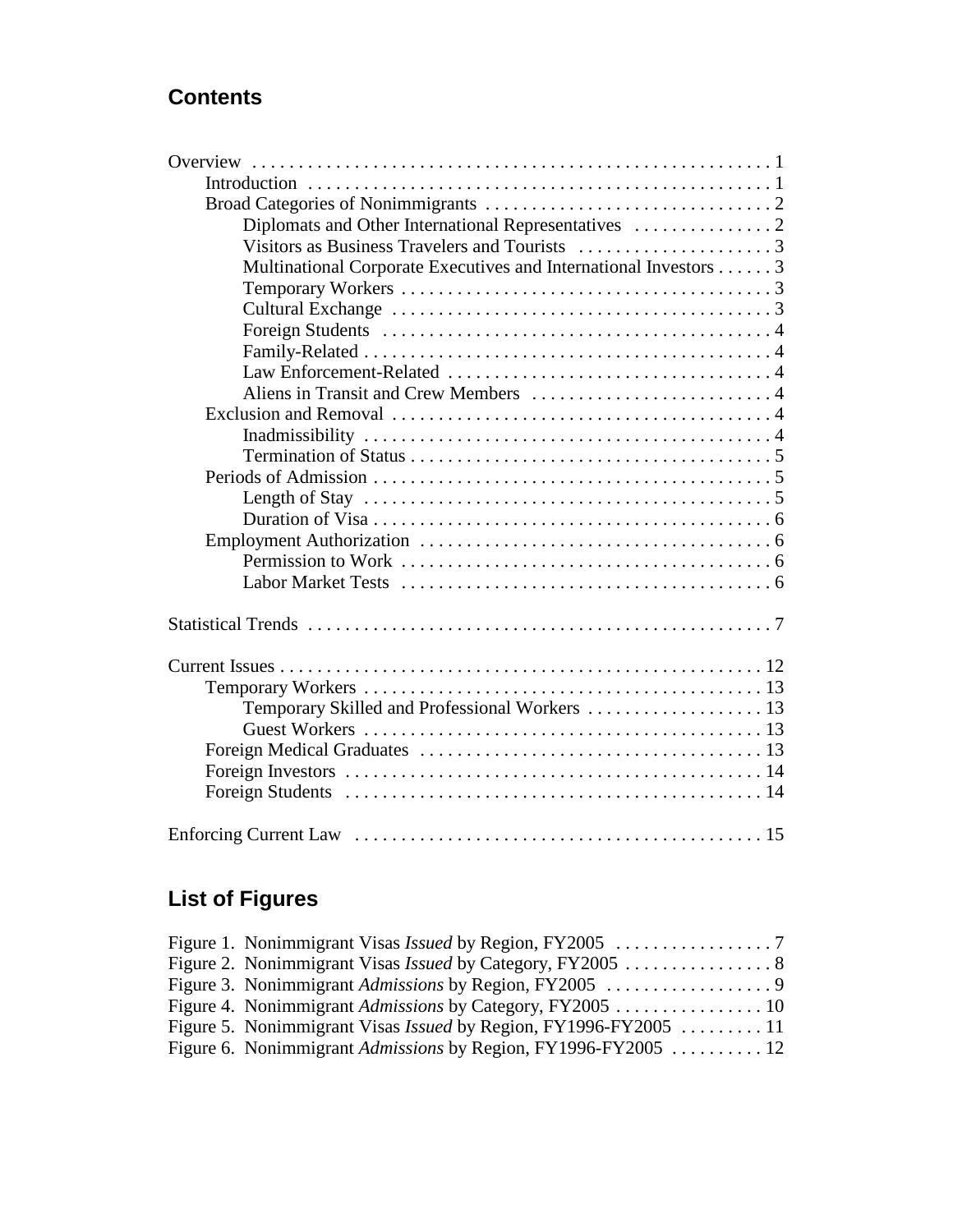## **List of Tables**

| Table 1. Periods of Stay and Foreign Residency Requirements for |  |
|-----------------------------------------------------------------|--|
|                                                                 |  |
| Table 2. Employment Authorization, Numerical Limits, and FY2002 |  |
|                                                                 |  |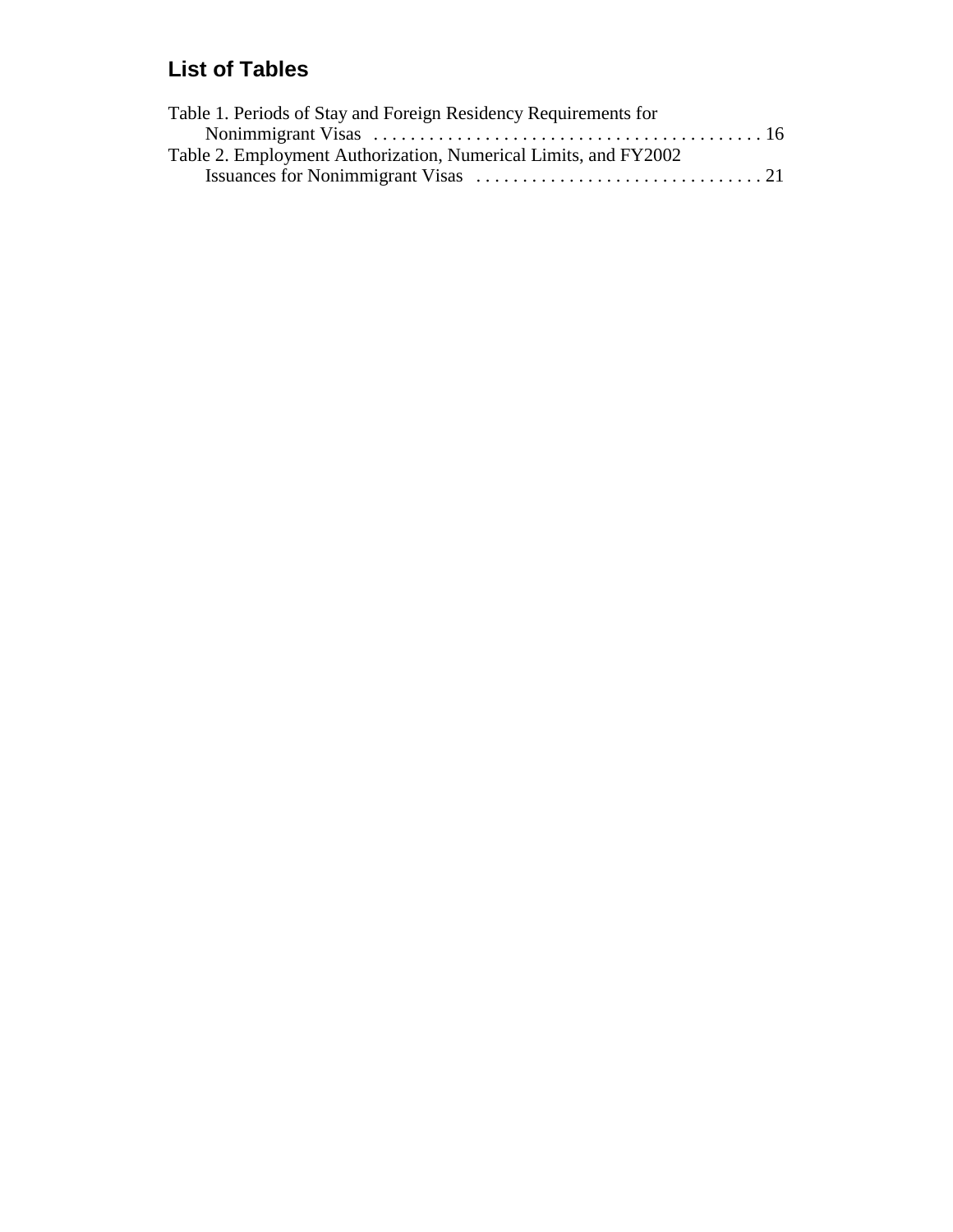# U.S. Immigration Policy on Temporary Admissions

### **Overview**

#### **Introduction**

U.S. law provides for the temporary admission of various categories of foreign nationals, who are known as nonimmigrants. Nonimmigrants are admitted for a designated period of time and a specific purpose. Nonimmigrants include a wide range of people, such as tourists, foreign students, diplomats, temporary agricultural workers, exchange visitors, internationally-known entertainers, foreign media representatives, intracompany business personnel, and crew members on foreign vessels.

Legislative activity usually focuses on specific visa categories, and legislative revisions to temporary visa categories have usually occurred incrementally. Interest in nonimmigrant visas as a group, however, soared immediately following the September 11, 2001 terrorist attacks, which were conducted by foreign nationals admitted to the United States on temporary visas. Since that time, policy makers have raised a series of questions about aliens in the United States and the extent that the federal government monitors their admission and presence in this country. The Enhanced Border Security and Visa Entry Reform Act (P.L. 107-173), provisions in the Homeland Security Act (P.L. 107-296), and the Intelligence Reform and Terrorism Prevention Act of 2004 (P.L. 108-458) are examples of broad reforms of immigration law to tighten procedures and oversight of aliens temporarily admitted to the United States.

Foreign nationals may be admitted to the United States temporarily or may come to live permanently.<sup>1</sup> Those admitted on a permanent basis are known as immigrants or legal permanent residents (LPRs), while those admitted on a temporary basis are known as nonimmigrants. Aliens who are in the United States without authorization (i.e., illegal aliens) are not discussed in this report.

U.S. immigration policy, embodied in the Immigration and Nationality Act (INA), presumes that all aliens seeking admission to the United States are coming to

<sup>&</sup>lt;sup>1</sup> For background and analysis of visa issuance policy, see CRS Report RL31512, Visa *Issuances: Policy, Issues, and Legislation*, by Ruth Ellen Wasem.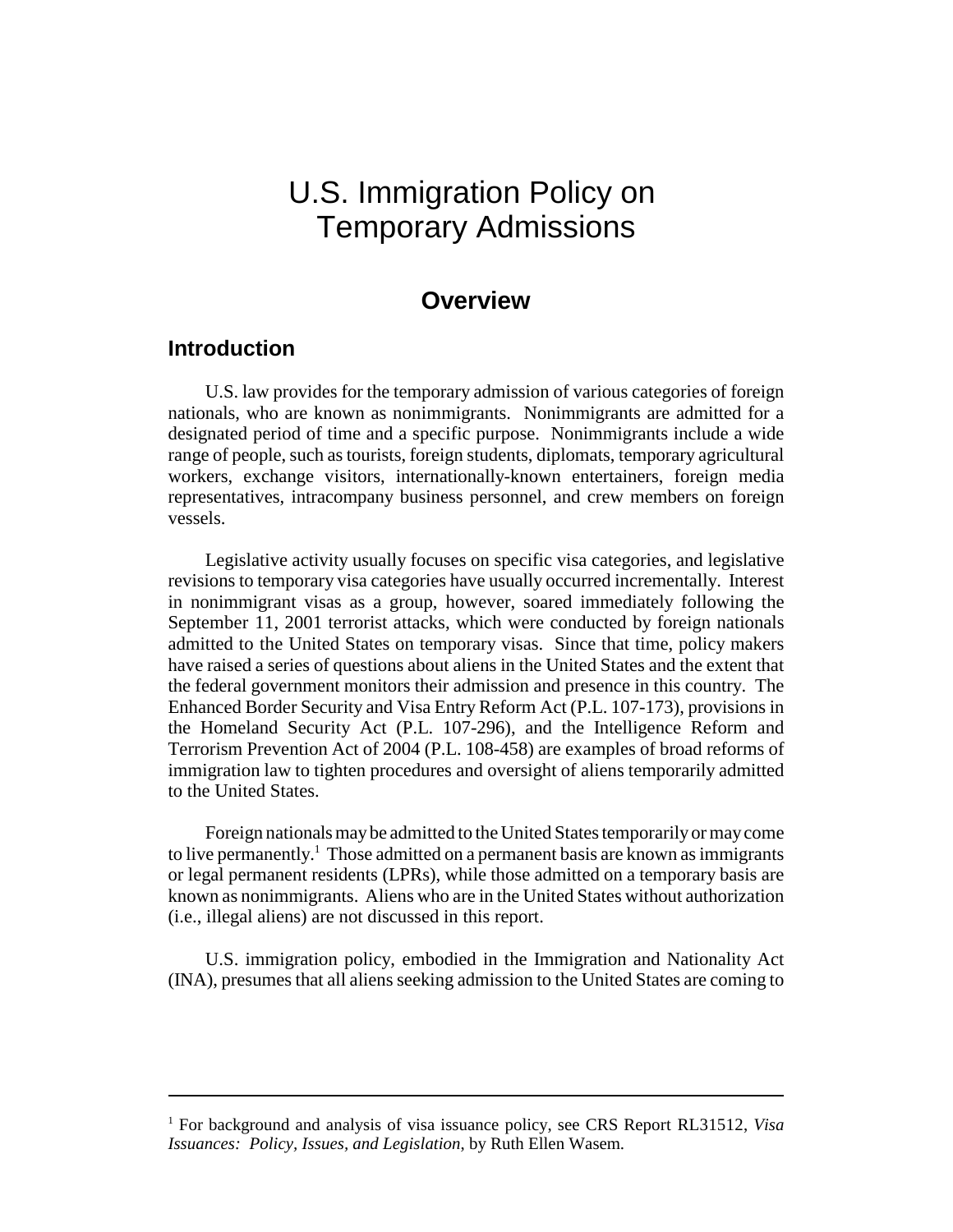live permanently.<sup>2</sup> As a result, nonimmigrants must demonstrate that they are coming for a temporary period and for a specific purpose. The U.S. Department of State (DOS) consular officer, at the time of application for a visa, as well as the Department of Homeland Security (DHS) immigration inspectors, at the time of application for admission, must be satisfied that the alien is entitled to a nonimmigrant status.<sup>3</sup> The burden of proof is on the applicant to establish eligibility for nonimmigrant status and the type of nonimmigrant visa for which the application is made. The law exempts only the H-1 workers, L intracompany transfers, and V family members from the requirement that they prove that they are not coming to live permanently.4

This report begins with a synthesis of the nonimmigrant categories according to the purpose of the visa. It discusses the periods of admission and length of stay and then summarizes grounds for inadmissibility and removal as well as reasons for termination of status. It describes the circumstances under which nonimmigrants may work in the United States and follows with an analysis of nonimmigrant admissions. The narrative concludes with a discussion of concern issues, followed by two detailed tables analyzing key admissions requirements across all nonimmigrant visa types.

#### **Broad Categories of Nonimmigrants**

There are 24 major nonimmigrant visa categories, and 72 specific types of nonimmigrant visas issued currently.<sup>5</sup> Most of these nonimmigrant visa categories are defined in §101(a)(15) of INA. These visa categories are commonly referred to by the letter and numeral that denotes their subsection in  $\S 101(a)(15)$ , e.g., B-2 tourists, E-2 treaty investors, F-1 foreign students, H-1B temporary professional workers, J-1 cultural exchange participants, or S-4 terrorist informants. These temporary visas may be grouped under the broad labels described below.

**Diplomats and Other International Representatives.** Ambassadors, consuls, and other official representatives of foreign governments (and their immediate family and servants) enter the United States on A visas. Official representatives of international organizations (and their immediate family and

 $2 \text{ } $214(b) \text{ of INA.}$ 

<sup>3</sup> 22 CFR §41.11(a).

<sup>&</sup>lt;sup>4</sup> §214(b) of INA. Nonimmigrant visas are commonly referred to by the letter and numeral that denotes their subsection in  $\S 101(a)(15)$ , hence "H-1" workers, "L" intracompany transfers, and "V" family members.

<sup>&</sup>lt;sup>5</sup> Law on nonimmigrants dates back to the Immigration Act of 1819. An immigration law enacted in 1924 defined several classes of nonimmigrant admission. The disparate series of immigration and nationality laws were codified into INA in 1952. Major laws amending INA are the Immigration Amendments of 1965, the Refugee Act of 1980, the Immigration Reform and Control Act of 1986, the Immigration Act of 1990, and the Illegal Immigration Reform and Immigrant Responsibility Act of 1996. The newest nonimmigrant visa known as the V visa — was folded into the District of Columbia FY2001 appropriations conference agreement (H.R. 4942, H.Rept. 106-1005), which became P.L. 106-553.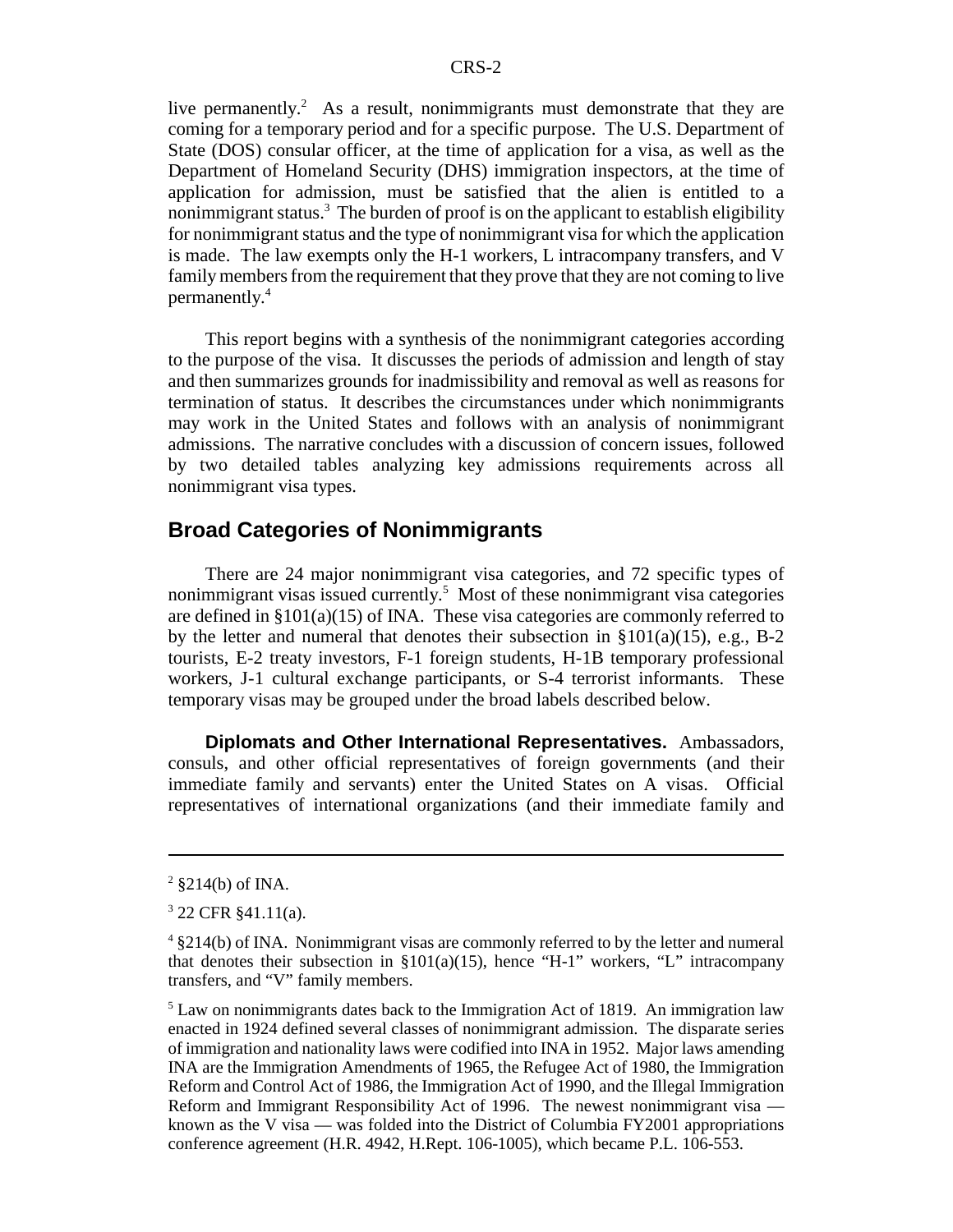servants) are admitted on G visas. Those nonimmigrants entering under the auspices of the North Atlantic Treaty Organization (NATO) have their own visa categories. Aliens who work for foreign media use the I visa.

**Visitors as Business Travelers and Tourists.** B-1 nonimmigrants are visitors for business and are required to be seeking admission for activities other than purely local employment or hire. The difference between a business visitor and a temporary worker depends also on the source of the alien's salary. To be classified as a visitor for business, an alien must receive his or her salary from abroad and must not receive any remuneration from a U.S. source other than an expense allowance and reimbursement for other expenses incidental to temporary stay.

The B-2 visa is granted for temporary visitors for "pleasure,"otherwise known as tourists. Tourists, who are encouraged to visit as a boon to the U.S. economy, have consistently been the largest nonimmigrant class of admission to the United States. A B-2 nonimmigrant may not engage in any employment in the United States.

Many visitors, however, enter the United States without nonimmigrant visas through the Visa Waiver Program. This provision of INA allows the Attorney General to waive the visa documentary requirements for aliens coming as visitors from 28 countries, e.g., Australia, France, Germany, Italy, Japan, New Zealand, Switzerland, and the United Kingdom.<sup>6</sup>

**Multinational Corporate Executives and International Investors.** Intracompany transferees who are executive, managerial, and have specialized knowledge and who are continuing employment with an international firm or corporation are admitted on the L visas. Aliens who are treaty traders enter as E-1 while those who are treaty investors use E-2 visas.

**Temporary Workers.** The major nonimmigrant category for temporary workers is the H visa. Professional specialty workers (H-1B), nurses (H-1C) agricultural workers (H-2A) and unskilled temporary workers (H-2B) are included.<sup>7</sup> Persons with extraordinary ability in the sciences, arts, education, business, or athletics are admitted on O visas, while internationally recognized athletes or members of an internationally recognized entertainment group come on P visas. Aliens working in religious vocations enter on R visas. Temporary professional workers from Canada and Mexico may enter according to terms set by the North American Free Trade Agreement (NAFTA) on TN visas.

<sup>6</sup> See CRS Report RL32221, *Visa Waiver Program*, by Alison Siskin.

<sup>7</sup> See CRS Report RL30498, *Immigration: Legislative Issues on Nonimmigrant Professional Specialty (H-1B) Workers*; CRS Report RL30852, *Immigration of Agricultural Guest Workers: Policy, Trends, and Legislative Issues*, both by Ruth Ellen Wasem; CRS Report RL32044, *Immigration: Policy Considerations Related to Guest Worker Programs,* by Andorra Bruno, and CRS Report RS20164, *Immigration: Temporary Admission of Nurses for Health Shortage Areas (P.L. 106-95)*, by Joyce Vialet.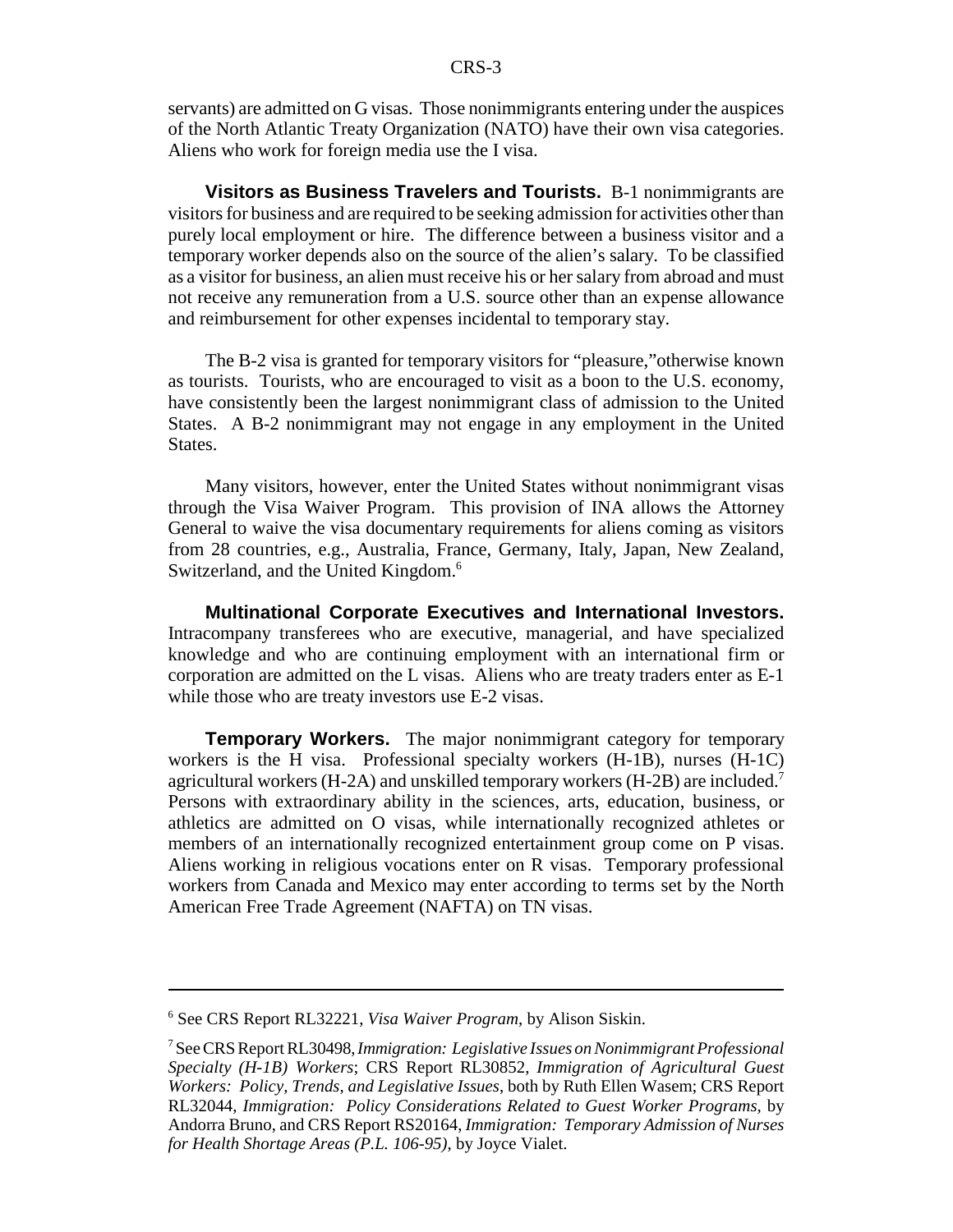**Cultural Exchange.** The broadest category for cultural exchange is the J visa. The J visa includes professors and research scholars, students, foreign medical graduates, teachers, camp counselors and au pairs who are participating in an approved exchange visitor program. Participants in special international cultural exchange programs from the former Soviet Union and Eastern bloc countries enter on Q-1 visas. Q-2 visas are for Irish young adults from the border counties who participate in approved cultural exchange programs.

**Foreign Students.** The most common visa for foreign students is the F-1 visa. It is tailored for international students pursuing a full-time academic education. Those students who wish to pursue a non-academic, e.g., vocational, course of study apply for an M visa. Foreign students are just one of many types of aliens who may enter the United States on a J-1 visa for cultural exchange.<sup>8</sup>

**Family-Related.** Fiances and fiancees of U.S. citizens come in on K visas. The 106<sup>th</sup> Congress added a transitional nonimmigrant visa — the V visa — for immediate relatives (spouse and children) of LPRs who have had petitions to also become LPRs pending for three years.

**Law Enforcement-Related.** The law enforcement-related visas are among the most recently created. The S visa is used by informants in criminal and terrorist investigations.9 Victims of human trafficking who participate in the prosecution of those responsible may get a T visa. Victims of other criminal activities, notably domestic abuse, who cooperate with the prosecution are eligible for the U visa.

**Aliens in Transit and Crew Members .** Two miscellaneous nonimmigrant categories are some of the earliest nonimmigrant categories enacted. The C visa is for aliens traveling through the United States en route to another destination, and the D visa is for alien crew members on vessels or aircraft.

#### **Exclusion and Removal**

**Inadmissibility.** Both DOS consular officers (when the alien is petitioning abroad) and INS inspectors (when the alien is entering the United States) must confirm that the alien is not ineligible for a visa under the so-called "grounds for inadmissibility" of the  $\text{INA}^{10}$  These criteria categories are:

- health-related grounds;
- criminal history;
- security and terrorist concerns;
- public charge (e.g., indigence);
- seeking to work without proper labor certification;

<sup>8</sup> For further discussion and analysis, see CRS Report RL31146, *Foreign Students in the United States: Policies and Legislation*, by Chad C. Haddal.

<sup>9</sup> For more information, see CRS Report RS21043, *Immigration: S Visas for Criminal and Terrorist Informants*, by Karma Ester.

 $10 \text{ } $212(b) \text{ of } INA.$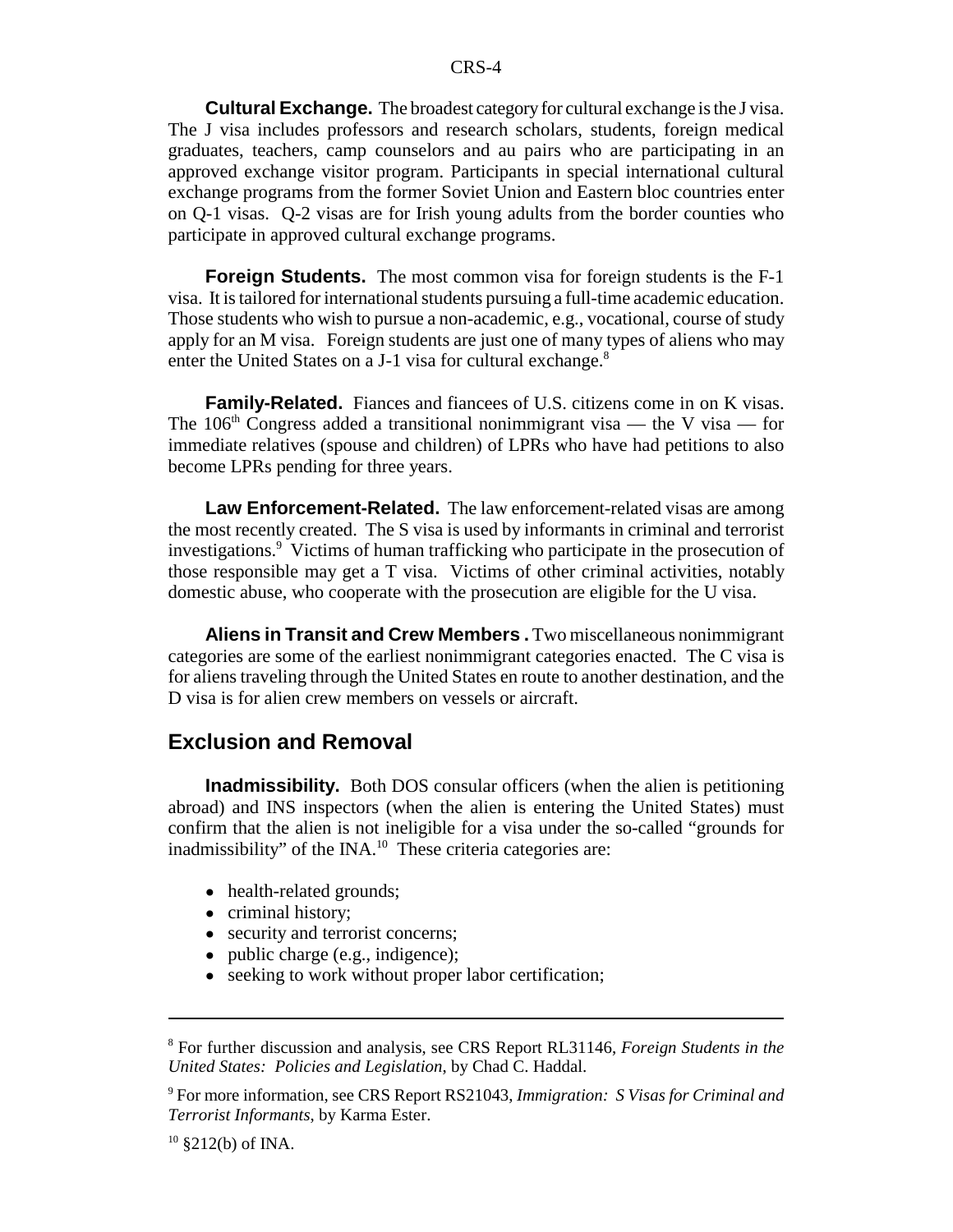- illegal entrants and immigration law violations;
- lacking proper documents;
- ineligible for citizenship; and
- $\bullet$  aliens previously removed.<sup>11</sup>

The law provides waiver authority of these grounds (except for most of the security and terrorist-related grounds) for nonimmigrants on a case-by-case basis.<sup>12</sup>

**Termination of Status.** Consistent with the grounds of inadmissibility, the legal status of a nonimmigrant in the United States may be terminated based upon the nonimmigrant's behavior in the United States. Specifically, the regulations list national security, public safety and diplomatic reasons for termination. If a nonimmigrant who is not authorized to work does so, that employment constitutes a failure to maintain a lawful status. A crime of violence that has a sentence of more than one year also terminates nonimmigrant status. $^{13}$ 

#### **Periods of Admission**

Length of Stay. Congress has enacted amendments and the executive branch has promulgated regulations governing areas such as the length and extensions of stay. For example, A-1 ambassadors are allowed to remain in the United States for the duration of their service, F-1 students to complete their studies, R-1 religious workers for up to three years, and D crew members for 29 days. Many categories of nonimmigrants are required to have a residence in their home country that they intend to return to as a stipulation of obtaining the visa. The law actually requires J-1 cultural exchange visa holders to go home for two years prior to returning to the United States (with some exceptions).

On April 12, 2002, the former INS proposed regulations on the length of stay for aliens on visitor visas (B-2) aimed at curbing abuses in that nonimmigrant visa category, such as working, enrolling in school, or overstaying. The rule would have eliminated the minimum six-month admission period and would have replaced it with "a period of time that is fair and reasonable for the completion of the purpose of the visit." The burden would have been on the alien to explain to the immigration inspector the nature and purpose of visit so the inspector can determine an appropriate time limit. In those cases where the inspector could not have determined the time needed to complete the visit, the visitors would have been limited to 30-day periods.14 Ultimately the Administration announced that it was not promulgating this regulation.

<sup>11</sup> For a fuller analysis, see CRS Report RL32480, *Immigration Consequences of Criminal Activity*, by Michael John Garcia; and CRS Report RL32564, *Immigration: Terrorist Grounds for Exclusion of liens*, by Michael John Garcia and Ruth Ellen Wasem.

 $12$  §212(d)(3) and (4) of INA.

 $13$  \$214.1 of 8 CFR.

<sup>14</sup> *Federal Register*, vol. 67, no. 71, Apr. 12, 2002, pp.18065-18069.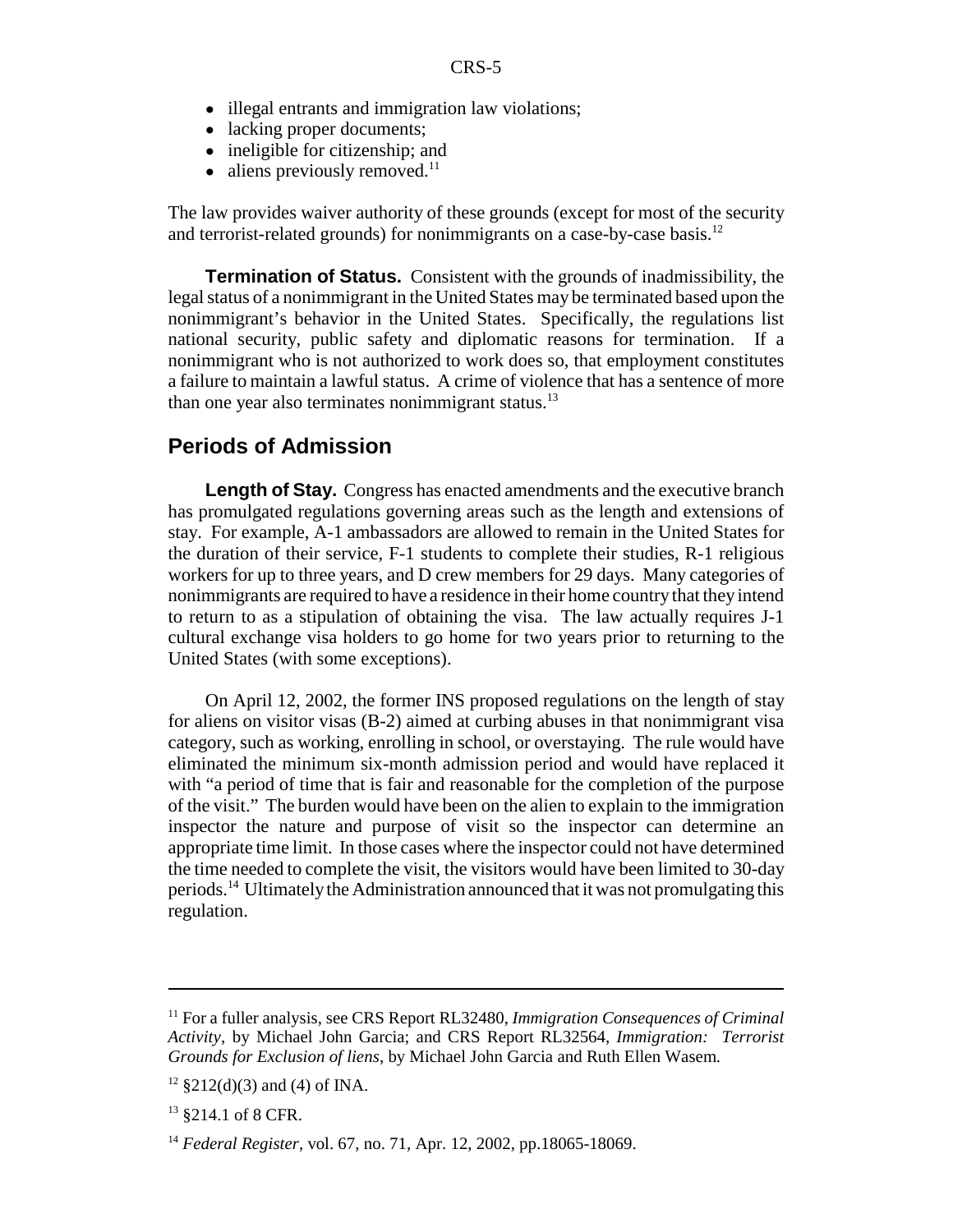DHS recently announced plans to revise the regulations to expand the time restriction on BCCs used by Mexicans to enter the United States for temporary visits. This decision reportedly was coordinated between U.S. Secretary for Homeland Security Tom Ridge and Mexican Secretary of Government Santiago Creel. According to the DHS press release, the forthcoming rule would extend the time limit for BCC visitors from 72 hours to a period of 30 days. Laser visaholders planning to stay in the United States for more than 30 days are expected to be included in US-VISIT.15

**Duration of Visa.** Separate from the length of stay authorized for the various nonimmigrant visas is the validity period of the visa issued by DOS consular officers. These time periods are negotiated country-by-country and category-by-category, generally reflecting reciprocal relationships for U.S. travelers to these countries. For example, a B-1 and B-2 visitor visa from Germany is valid for 10 years while B-1 and B-2 visas from Indonesia are valid for five years. The D crew member visa is valid for five years for Egyptians, but only one year for Hungarians.

#### **Employment Authorization**

**Permission to Work.** With the obvious exception of the nonimmigrants who are temporary workers or the executives of multinational corporations, most nonimmigrants are not allowed to work in the United States. Exceptions to this policy are noted in **Table 2**, which follows at the end of this report. As stated above, working without authorization is a major violation of law and results in loss of nonimmigrant status.

**Labor Market Tests.** The H-2 visas require that employers conduct an affirmative search for available U.S. workers and that DOL determine that admitting alien workers will not adversely affect the wages and working conditions of similarly employed U.S. workers. Under this process — known as labor certification employers must apply to the U.S. Department of Labor for certification that unemployed domestic workers are not available and that there will not be an adverse effect from the alien workers' entry.

The labor market test required for H-1 workers, known as labor attestation, is less stringent than labor certification. Any employer wishing to bring in an H-1B nonimmigrant must attest in an application to the DOL that the employer will pay the nonimmigrant the greater of the actual compensation paid other employees in the same job or the prevailing compensation for that occupation; the employer will provide working conditions for the nonimmigrant that do not cause the working conditions of the other employees to be adversely affected; and, there is no strike or lockout. Employers recruiting the H-1C nurses must attest that their employment will not adversely affect the wages and working conditions of similarly employed registered nurses; the H-1C nurses will be paid the wage rate paid by the facility to similarly employed U.S. registered nurses; the facility is taking significant steps to

<sup>15</sup> U.S. Department of Homeland Security, Office of the Press Secretary, *DHS Announces Expanded Border Control Plans*, Aug. 10, 2004; available at [http://www.dhs.gov/dhspublic/display?content=3930].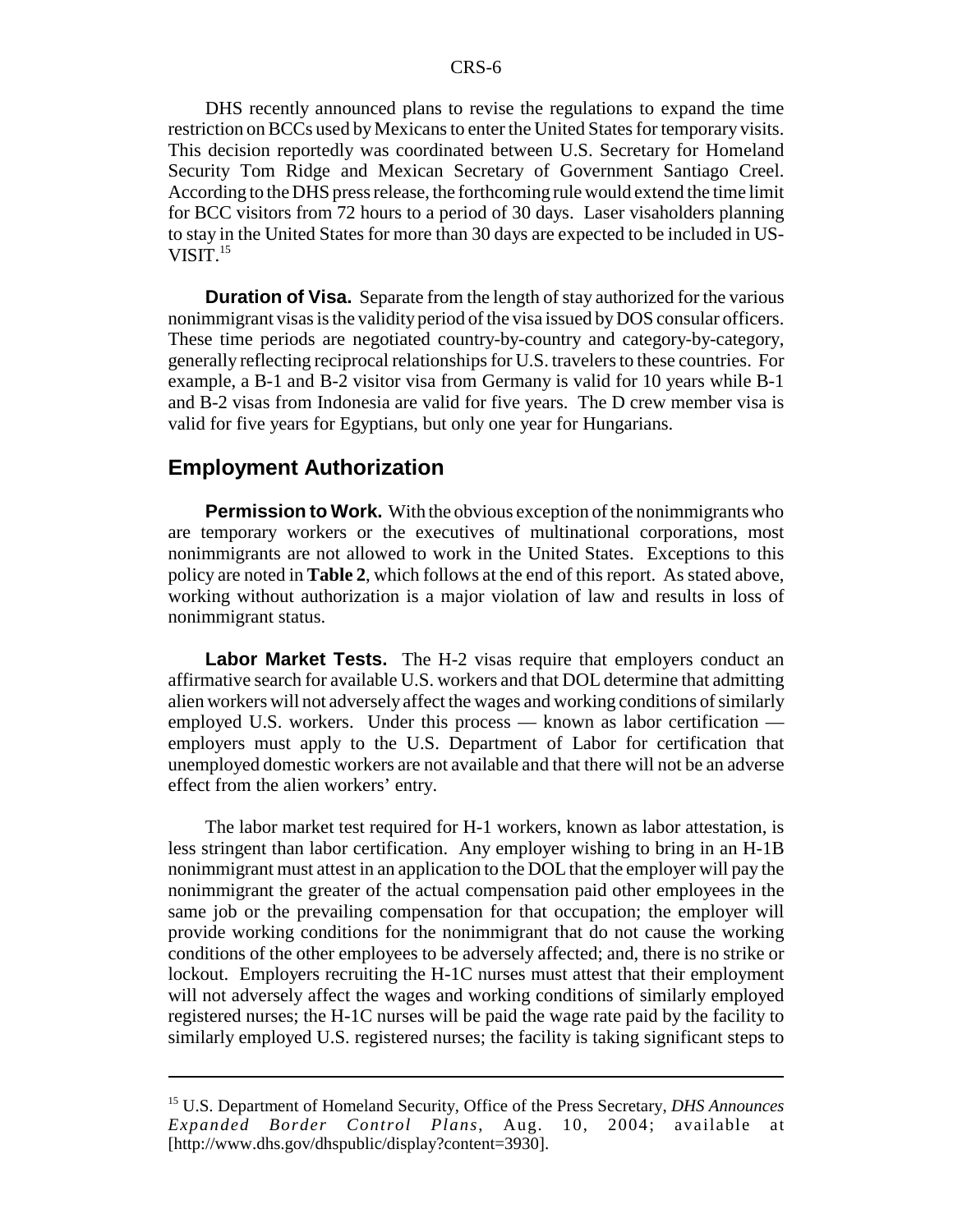recruit and retain sufficient U.S. registered nurses; and the facility is abiding by specified anti-strike and layoff protections.

#### **Statistical Trends**

When analyzing the issuances of nonimmigrant visas issued by DOS and the admissions data issued by DHS, many of the same distributions that were present in recent years once again appeared.16 As **Figure 1** shows, there was a larger percentage of visas being distributed to Asia than to any other region, accounting for 38.3% of the roughly 5.4 million nonimmigrant visas the DOS issued in FY2005. North American nonimmigrants (which included nationals of countries in Central America) accounted for the next largest group of visa issuances at 24.9%, or approximately 1.34 million individuals. Europe and South America accounted for the third and fourth largest groups with 17.5% and 14.2% of the nonimmigrant visa issuances, respectively. Africa tallied 4.3% of the visas, while visa issuances for Oceania, The United Nations (UN) and individuals with no nationality combined for less than 1% of the total visa issuances in FY2005.



**Source:** CRS presentation of DOS Bureau of Consular Affairs data.

Further breaking down the visa issuance data for FY2005, **Figure 2** demonstrates that 63.3 % of the visas issued for entry into the United States was by individuals entering on visitor visas. Consequently, the volume of visitors visa was

<sup>&</sup>lt;sup>16</sup> Additional analysis of DHS data is provided in U.S Department of Homeland Security, Office of Immigration Statistics, *Temporary Admissions of Nonimmigrants to the United States: 2005*, July 2006.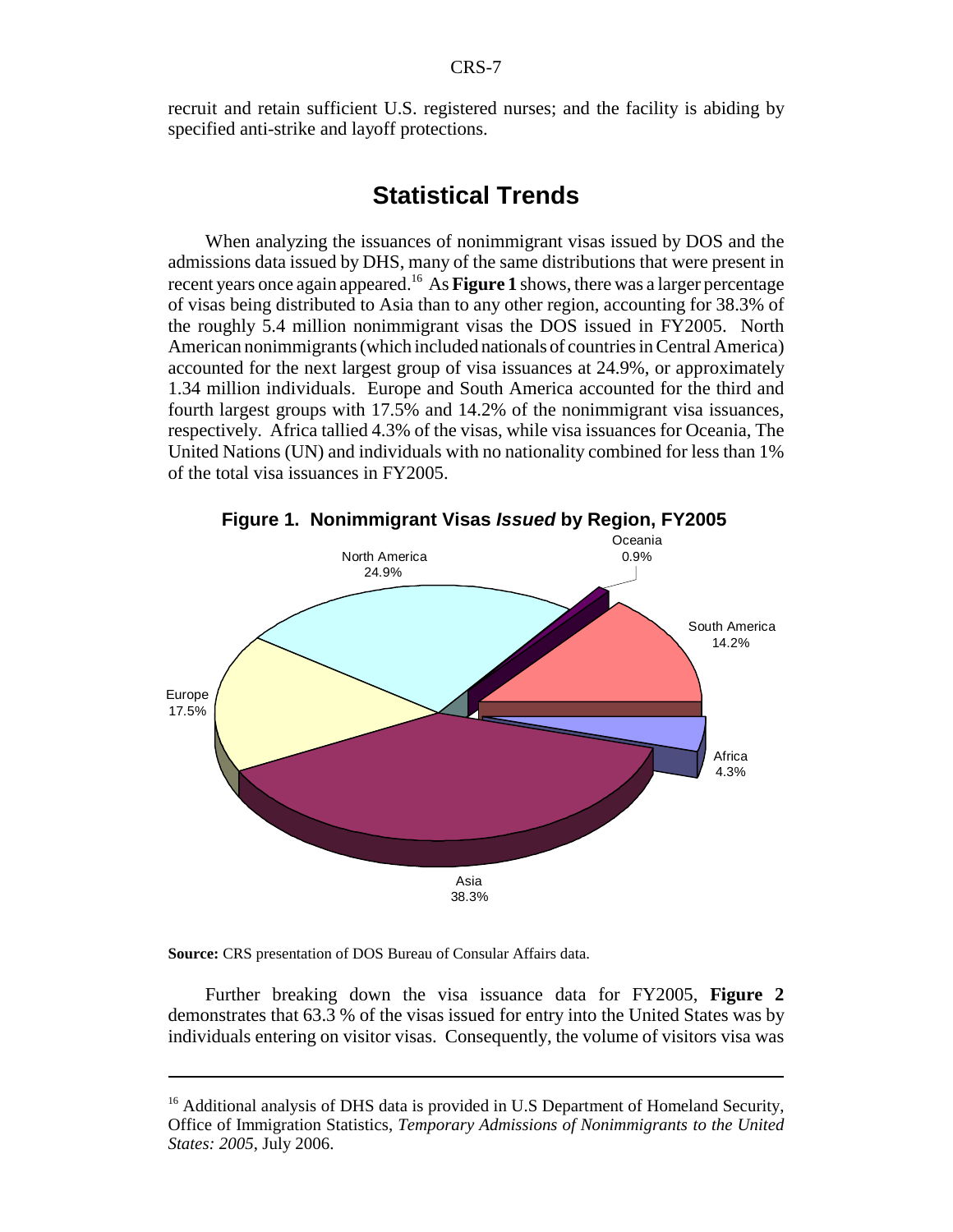at a rate 3.5 times higher than the next largest category. The subsequent two largest categories of issuances in FY2005 were for employee visas, which accounted for 17.9% of visas issued, and students, which represented 9.4% of issuances. In absolute terms, employees and students accounted for approximately 967,000 and 507,000 visas, respectively, out of a total of approximately 5.4 million in FY2005. Additionally, the visas issued for crew members and others in transit accounted for 5.5% of the visa issuances for FY2005. The remaining visas issued constituted 4% of the total.



**Figure 2. Nonimmigrant Visas** *Issued* **by Category, FY2005**

**Source:** CRS presentation of DOS Bureau of Consular Affairs data.

The admissions data illustrated a different distributional pattern than the visa issuance data. **Figure 3** shows the plurality of foreign nationals admitted into the United States in FY2005 were nationals of a European state, which represented 37.1% of admissions. The second largest category of admitted individuals were foreign nationals from other North American countries with 26.5% of the admissions total. Foreign nationals from Asian countries, which constituted the largest visa issuance category, were the third largest regional admission group and account for 23.7% of admissions into the United States. These Asian admissions constituted 7.58 million entries into the United States, while by comparison the European entries accounted for 11.88 million admissions. The fact that 24 of the 27 countries participating in the Visa Waiver Program were European,<sup>17</sup> in conjunction with the majority of all admissions being visitors, a plurality of European admissions was to be expected. South American entries accounted for 6.9% of FY2005 entries, or approximately 2.2 million persons, while the remaining categories of nationals

 $17$  The exceptions being Singapore, Japan, and Brunei.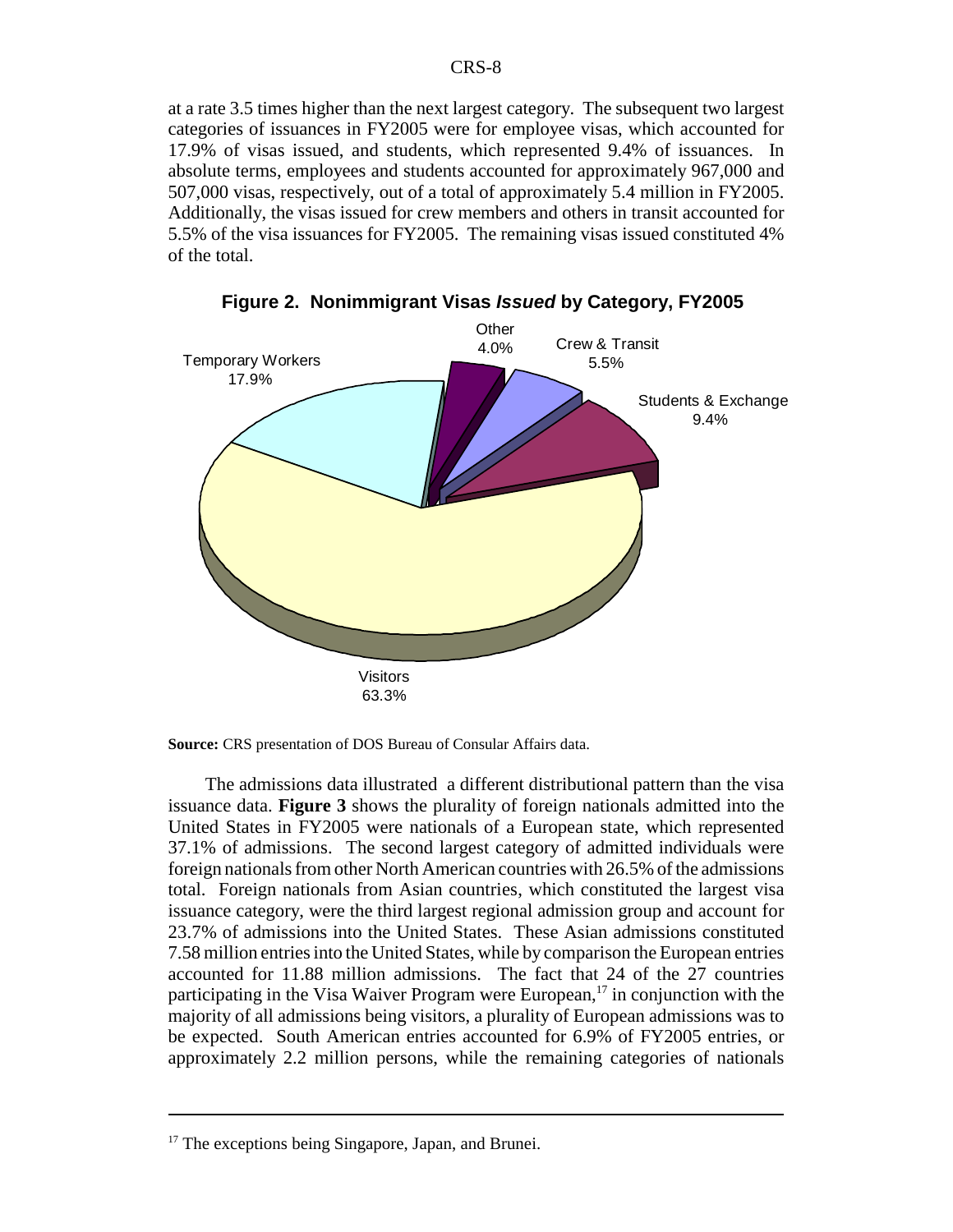fromAfrican and Oceanic regions (and individuals of "unknown" classification) constituted 1.87 million persons with 5.8% of the admissions total.



**Figure 3. Nonimmigrant** *Admissions* **by Region, FY2005**

**Figure 4** below shows that for FY2005, 89.1% of the foreign nationals admitted into the United States were classified into the visitor categories of visas (including the "Visa Waiver Program" and "other business and travel"). This figure depicts roughly 32 million persons admitted at various ports of entry. The only other category of admissions which constituted more than 4% of the admissions total were those of temporary workers, which when combined accounted for 4.9% of admissions, or approximately 1.57 million temporary worker admissions. Students and exchange admissions was the third largest category with 1.04 million arrivals, and accounted for 3.3% of the total. The remaining categories of nonimmigrant admissions all constituted less than 3 percent of admissions individually, but when combined represented 2.7% of foreign nationals admitted. Thus, foreign nationals categorized into any remaining categories (including unknown category) accounted for 2.2 million admissions into the United States.

**Source:** CRS presentation of DHS Office of Immigration Statistics data.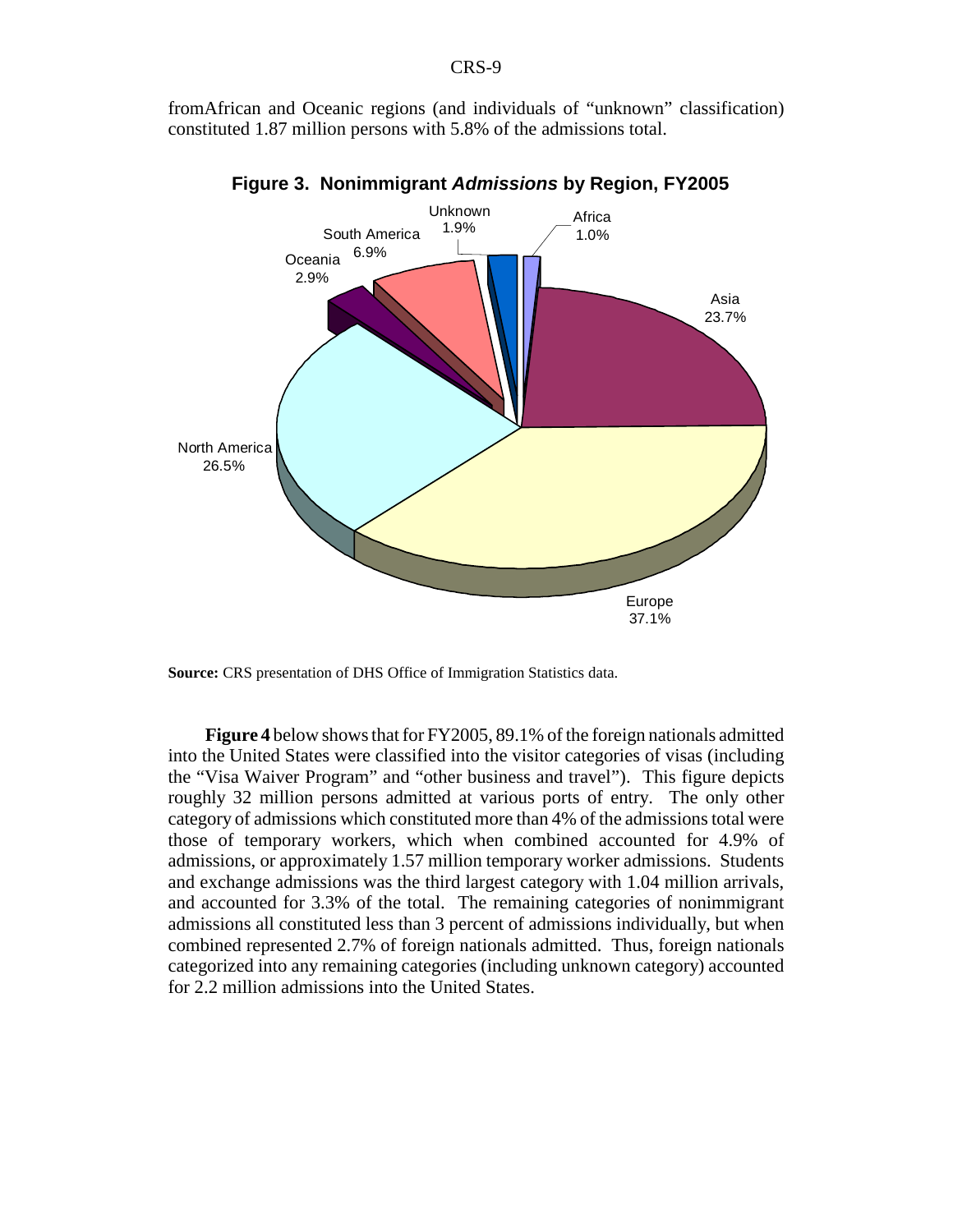

**Figure 4. Nonimmigrant** *Admissions* **by Category, FY2005**

**Source:** CRS presentation of DHS Office of Immigration Statistics data.

When analyzing the longitudinal data for both the admissions and the visa issuances, certain patterns became apparent in the data. In terms of the visa issuances as depicted in **Figure 5** below, the number of visas issued by the DOS was lower than it was in the mid-1990s. However, this trend was reversed with the terrorist attacks of September 11, 2001, as security concerns resulted in more stringent criteria for visa issuances and a greater burden of qualification placed upon the nonimmigrant visa applicant. Consequently, the visa issuances declined from their FY2001 peak of approximately 7.6 million visas to theFY2005 level of 5.4 million visas issued.

The decline in these levels was largely due to the reduction of North American visas issued, which experienced its levels in FY2005 being reduced to half of its levels in FY2001. The growth in the late 1990s has been largely attributable to the issuances of border crossing cards (laser visas) to residents of Mexico and the issuances of temporary worker visas. Visa issuance levels for other regions remained approximately the same as they were in FY2001. The only other notable changes in the longitudinal data for the given time span were a slight decrease in visas for European nationals, a slight increase in visas for Asian nationals, and a decrease in the visas granted to nationals from countries in the Oceanic region.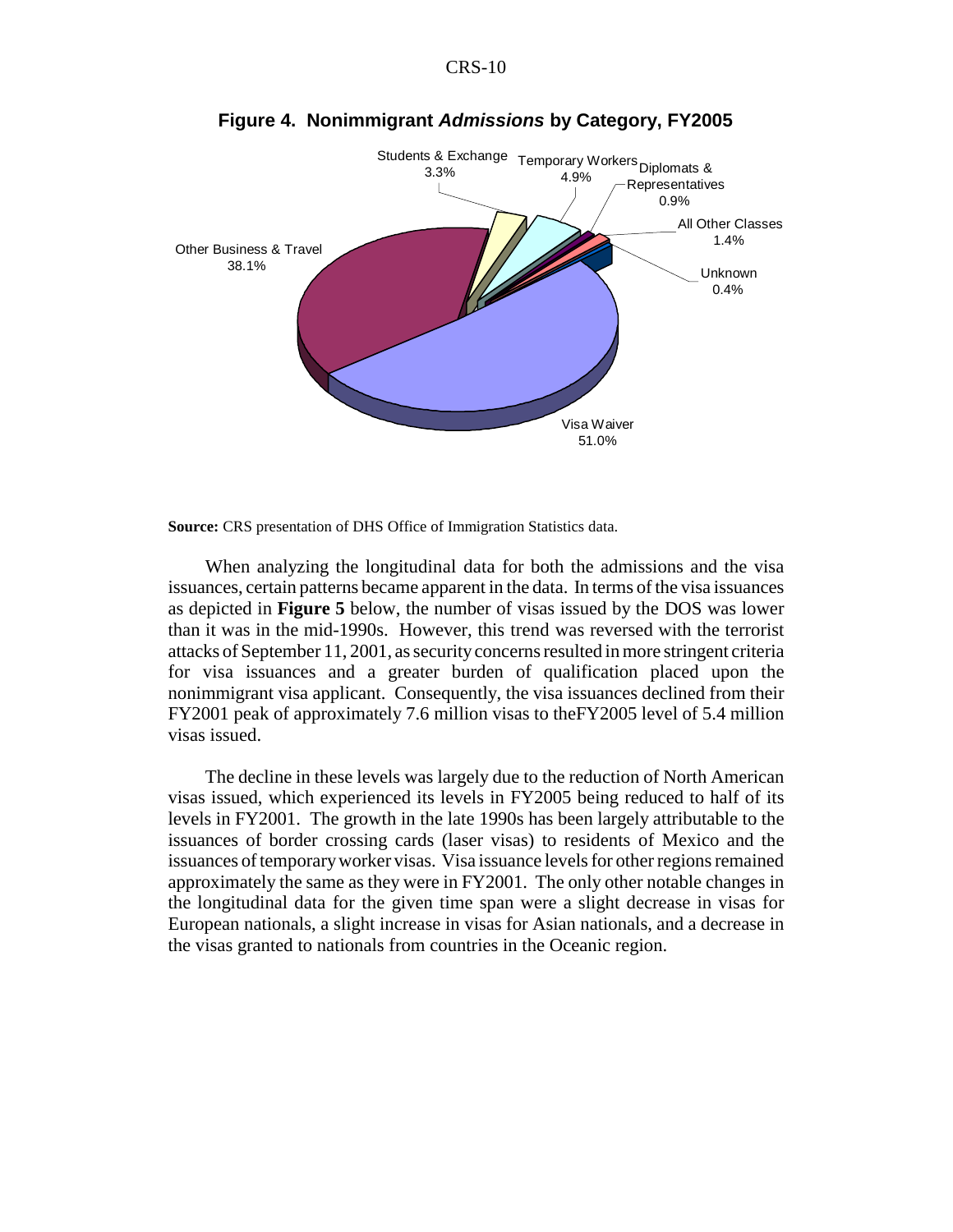

**Figure 5. Nonimmigrant Visas** *Issued* **by Region, FY1996-FY2005**

**Source:** CRS presentation of DOS Bureau of Consular Affairs data.

The data for **Figure 6**, which depicts the nonimmigrant admissions into the United States between FY1996-FY2005, offered a different picture of the temporary visitors to the United States. Unlike the data for **Figure 5**, the admissions data provided two periods of upward movement that increased the number of admissions of nonimmigrants by approximately 29% over the course of a decade. In FY1996 the number of nonimmigrants admitted at United States Ports of Entry was just under 25 million, but by FY2005 this number had increased to 32 million admissions. The most significant sources of the trend were increasing numbers of nonimmigrants from the European and North American region. Whereas other regions witnessed lesser increases in their admission levels, the European-based admissions increased from 9.39 million in FY1996 to 11.88 million in FY2005, an increase of 2.49 million nonimmigrants. Furthermore, the North American-based nonimmigration admissions increased from a level of 3.56 million in FY1996 to 8.47 million in FY2005. This change constituted an increase of 4.91 million in annual admissions or an a percentage increase of 237.9% over the course of the decade.

Although this increase was partly attributable to the new rule structure under the North American Free Trade Agreement (NAFTA), it is worth noting that the more significant upward trends in North American-based admissions occurred in FY1998, several years after NAFTA's implementation.<sup>18</sup> Finally, in contrast to the visa issuances for North American-based nonimmigrants from **Figure 5**, the admission levels of nationals from North American countries was largely unchanged following the September 11 attacks, as **Figure 6** shows. This finding not only contrasted the visa issuances, but the admissions levels of nationals based out of

**<sup>■</sup>Europe ■Asia □North America □South America ■Oceania ■Africa ■No Nationality** 

<sup>&</sup>lt;sup>18</sup> CRS Report RL32982, *Immigration Issues in Trade Agreements*, by Ruth Ellen Wasem.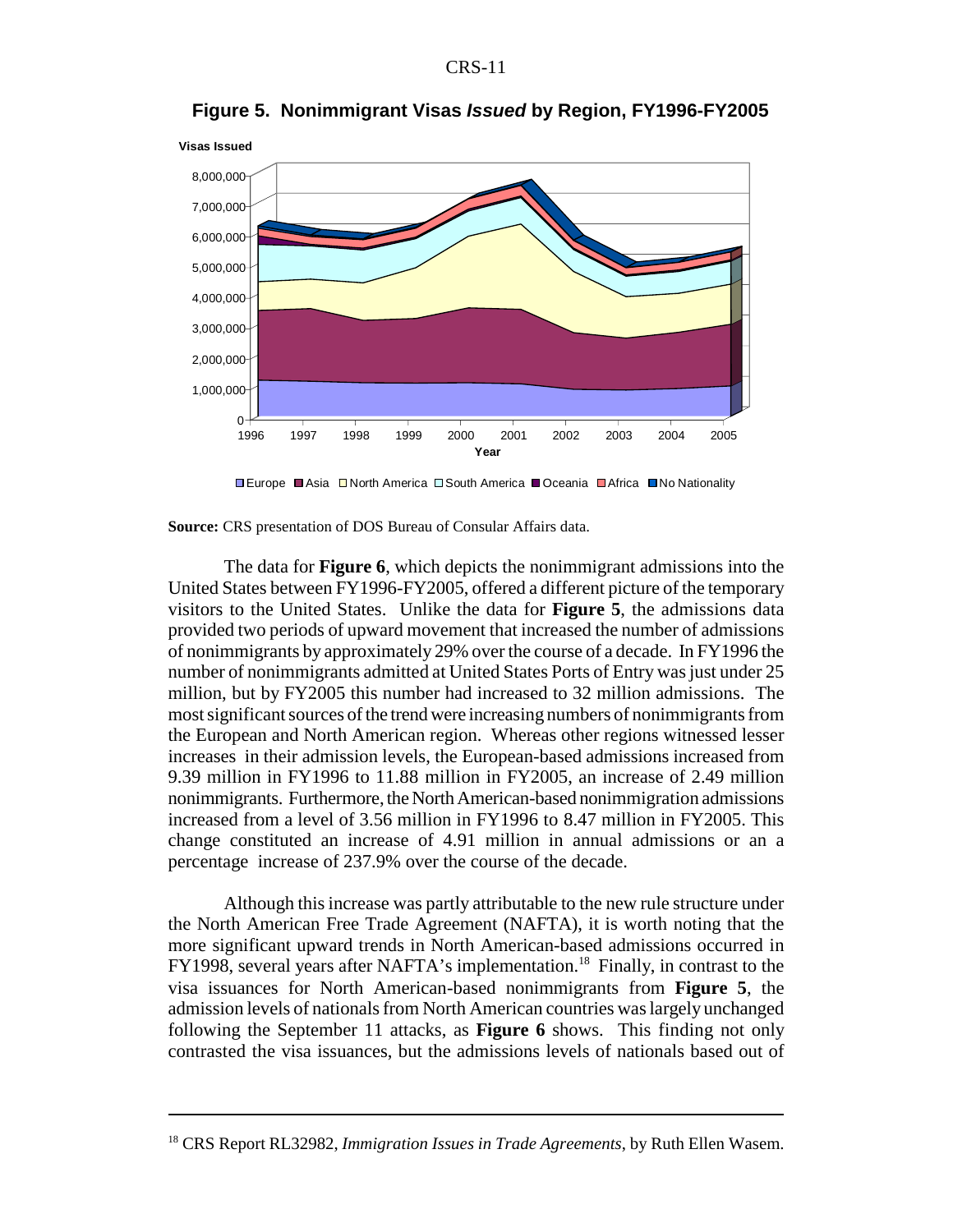#### CRS-12

other regions. Every other region experienced some reduction of admissions of their nationals in FY2002, but recovered to near FY2001 levels in FY2005.



**Admissions Figure 6. Nonimmigrant** *Admissions* **by Region, FY1996-FY2005**

**Source:** CRS presentation of DHS Office of Immigration Statistics data.

**Note:** DHS did not publish nonimmigrant data for FY1997.

## **Current Issues**

Achieving an optimal balance among major policy priorities, such as ensuring national security, facilitating trade and commerce, protecting public health and safety, and fostering international cooperation, remains a challenge. Efforts to establish a comprehensive automated system that tracks the arrival and departure of nonimmigrants (US-VISIT) is well underway but remains incomplete.<sup>19</sup> Requirements for individuals entering into the United States (including U.S. citizens and visitors from Canada and other Western Hemisphere countries) to bear passports or other documents sufficient to denote citizenship and identity are now going into effect. All the while, legislative revisions to specific temporary visa categories continue to arise incrementally.

This section of the report highlights several of the specific temporary visa concerns that are of legislative interest to Congress: temporary workers, foreign medical graduates, foreign investors, and foreign students.

<sup>&</sup>lt;sup>19</sup> CRS Report RL32234, U.S. Visitor and Immigrant Status Indicator Technology (US-VISIT) Program, by Lisa M. Seghetti and Stephen R. Viña.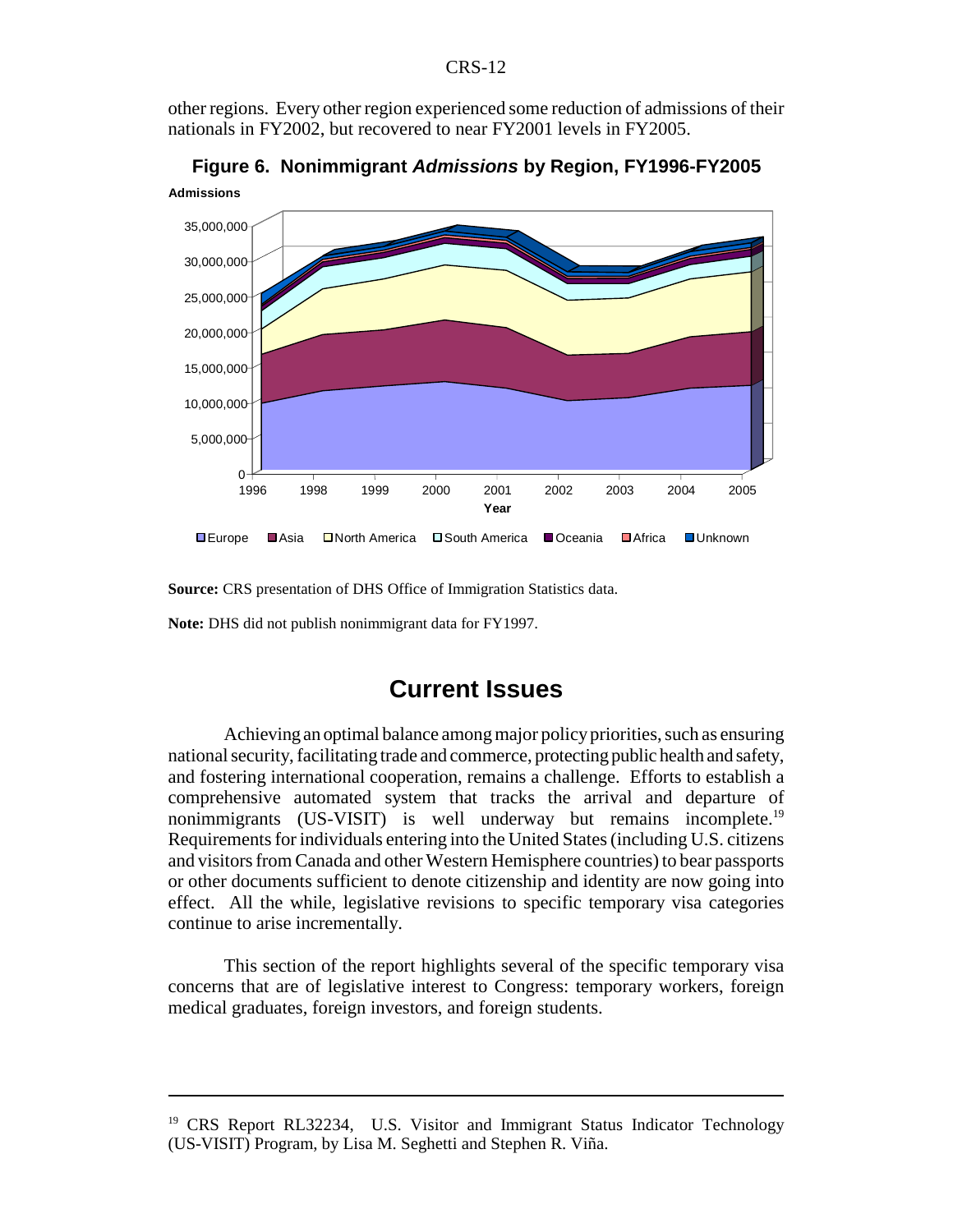#### **Temporary Workers**

**Temporary Skilled and Professional Workers.**<sup>20</sup> Many business people have expressed concern that a scarcity of labor in certain sectors may curtail the pace of economic growth. A leading legislative response to skills mismatches and labor shortages has been to increase the supply of temporary foreign workers. Proponents of raising the H-1B levels assert that H-1B workers are essential if the United States is to remain globally competitive. Some proponents argue that employers should be free to hire the best people for the jobs, maintaining that market forces should regulate H-1B visas, not an arbitrary ceiling.

Those opposing any further increases or easing of admissions requirements assert that there is no compelling evidence of a labor shortage in these professional areas that cannot be met by newly graduating students and retraining the existing U.S. work force. They argue further that the education of U.S. students and training of U.S. workers should be prioritized instead of fostering a reliance on foreign workers.

**Guest Workers.**<sup>21</sup> There is ongoing pressure to increase unskilled temporary foreign workers, commonly referred to as guest workers. The admission of H-2B visas are numerically limited, and the ceiling has been exceeded the past few years as more sectors of the economy vie for the visas. The current discussion of guest worker programs takes place against a backdrop of historically high levels of unauthorized migration to the United States. Supporters of a large-scale temporary worker program argue that such a program would help reduce unauthorized immigration by providing a legal alternative for prospective foreign workers.

Critics reject this reasoning and instead maintain that a new guest worker program would likely exacerbate the problem of illegal migration. Some allege that employers prefer guest workers because they are less demanding in terms of wages and working conditions, and that expanding guest worker visas would have a deleterious effect on U.S. workers.

#### **Foreign Medical Graduates<sup>22</sup>**

The J cultural exchange visa has become a gateway for foreign medical graduates (FMGs) to gain admission to the United States as nonimmigrants for the purpose of graduate medical education and training. As exchange visitors, FMGs can remain in the United States on a J visa until the completion of their training, typically for a maximum of seven years. After that time, they are required to return home for

<sup>20</sup> CRS Report RL30498, *Immigration: Legislative Issues on Nonimmigrant Professional Specialty (H-1B) Workers*, by Ruth Ellen Wasem.

<sup>21</sup> CRS Report RL32044, *Immigration: Policy Considerations Related to Guest Worker Programs*, by Andorra Bruno.

<sup>22</sup> CRS Report RL31460, *Immigration: Foreign Physicians and the J-1 Visa Waiver Program*, by Karma Ester, and CRS Report RS22584, *Foreign Medical Graduates: A Brief Overview of the J-1 Visa Waiver Program*, by Karma Ester.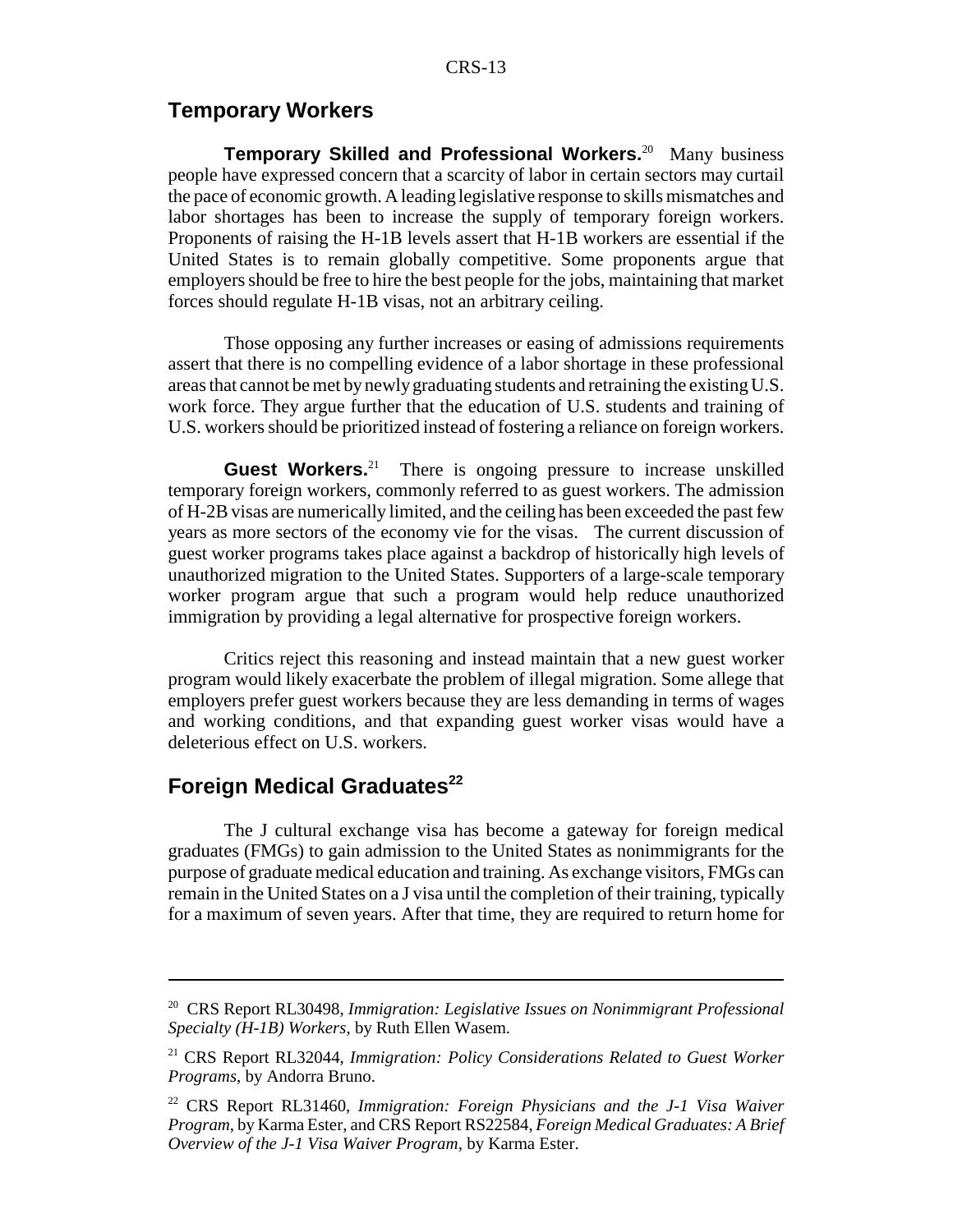at least two years before they can apply to change to another nonimmigrant status or LPR status.

The authority to issue a waiver of the foreign residence requirement to a FMG based on the request of a state public health department currently applies to J-visa holders through June 1, 2008. More specifically, these J-visa holders do not have to leave the United States at the conclusion of their residencies if they agree to practice medicine for three years in an area designated by the Secretary of Health and Human Services as having a shortage of health care professionals.

The original intent underlying the foreign residency requirement for FMG is to encourage American-trained foreign doctors to return home to improve health conditions and advance the medical profession in their native countries. Some now argue that the J-1 visa waiver for FMGs should be made permanent or extended for a number of years to allow an evaluation of the use of foreign physicians to meet healthcare shortages and their impact on American physicians.

#### **Foreign Investors**

There are currently two categories of nonimmigrant investor visas: E-1 for treaty traders; and the E-2 for treaty investors. According to DHS statistics, there were 192,843 investor visa arrivals in the United States in FY2005.

The investor visas offered by the United States operate on the principal that foreign direct investment into the United States should spur economic growth in the United States. According to the classical theory, if these investments are properly targeted towards the U.S. labor force's skill sets, it should reduce the migration pressures on U.S. workers. To attract such investors, research indicates that temporary migrants are motivated most significantly by employment and wage prospects, while permanent migrants are motivated by professional and social mobility. Theoretically, it is unclear to what extent potential migration provides additional incentive for investment activity. Investors from developed countries may sometimes lack incentive to settle in the United States since they can achieve foreign direct investment (FDI) and similar standards of living from their home country. However, in cases where foreign investors have been attracted, the economic benefits have been positive and significant.

#### **Foreign Students<sup>23</sup>**

In the wake of post-September 11 security reforms, the security concerns over foreign student visas are being weighed against competitiveness concerns. Potential foreign students, as well as all aliens, must satisfy Department of State (DOS) consular officers abroad and immigration inspectors upon entry to the United States that they are not ineligible for visas under the so-called "grounds for inadmissibility" of the Immigration and Nationality Act, which include security and terrorist concerns. The consular officers who process visa applicants are required to check the

<sup>23</sup> CRS Report RL31146, *Foreign Students in the United States: Policies and Legislation*, by Chad Haddal.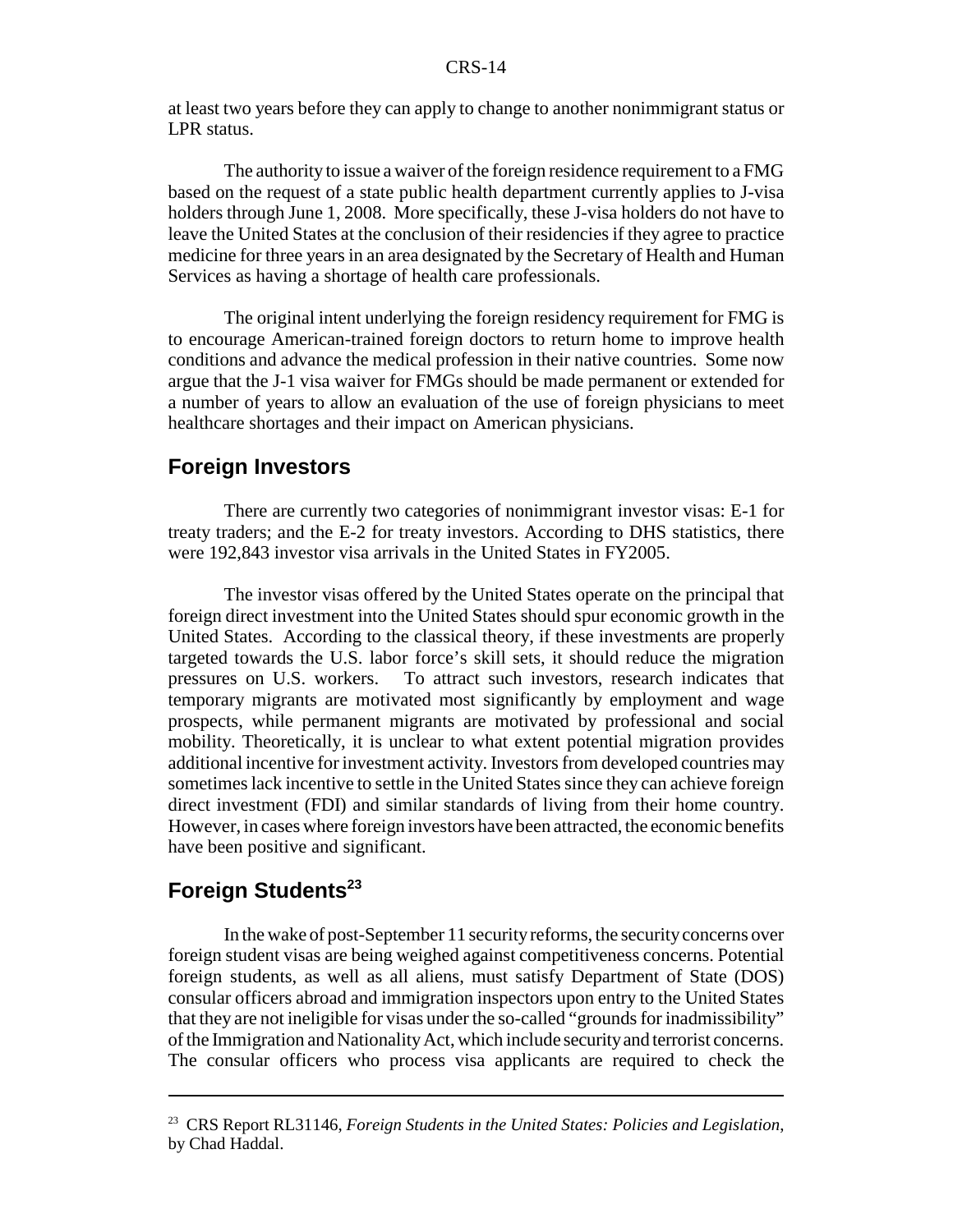consolidated Terrorist Screening Database (TSDB) before issuing any visa. In part because of these security measures, student visa debates have expanded to include both security and market-based discussions.

Higher education institutions in the United States are concerned over their ability to attract the numbers and quality of foreign students, and whether the post-September 11 security measures impede the entry of potential students into the U.S. education system. The fields of science, technology, engineering and mathematics (STEM) increasingly rely on foreign students, and these fields hold a top priority with most research institutions. Furthermore, the U.S. economy has a high demand for the skill-sets produced in these fields of study, and the STEM students often provide a major link between the academic community and the labor market. Consequently, many groups in higher education and the private sector are seeking to expand pathways for foreign students to emigrate.

## **Enforcing Current Law**

Currently the law and regulations usually set strict terms for nonimmigrant lengths of stay in the United States, typically have foreign residency requirements, and often limit what the aliens are permitted to do in the United States (e.g., gain employment or enroll in school). Many observers, however, assert that these policies are not uniformly or rigorously enforced. Some maintain that further legislation is not necessary if the laws currently in place are enforced.

The two tables that follow, among other things, illustrate the complexity and diversity of policy on temporary admissions, and the challenge for policy makers who may seek to revise it. **Table 1** indicates whether the INA or regulations set any limits or requirements on how long nonimmigrants may stay in the United States and whether they must maintain a residence in their home country for each of the 72 visa classifications. **Table 2** details whether there are any labor market tests or any limits on the numbers of aliens who can enter the United States according to each of the 72 visa classifications. **Table 2** also presents DOS data on the number of nonimmigrant visas issued in FY2000. *When a cell in the table is blank, it means the law and regulations are silent on the subject*.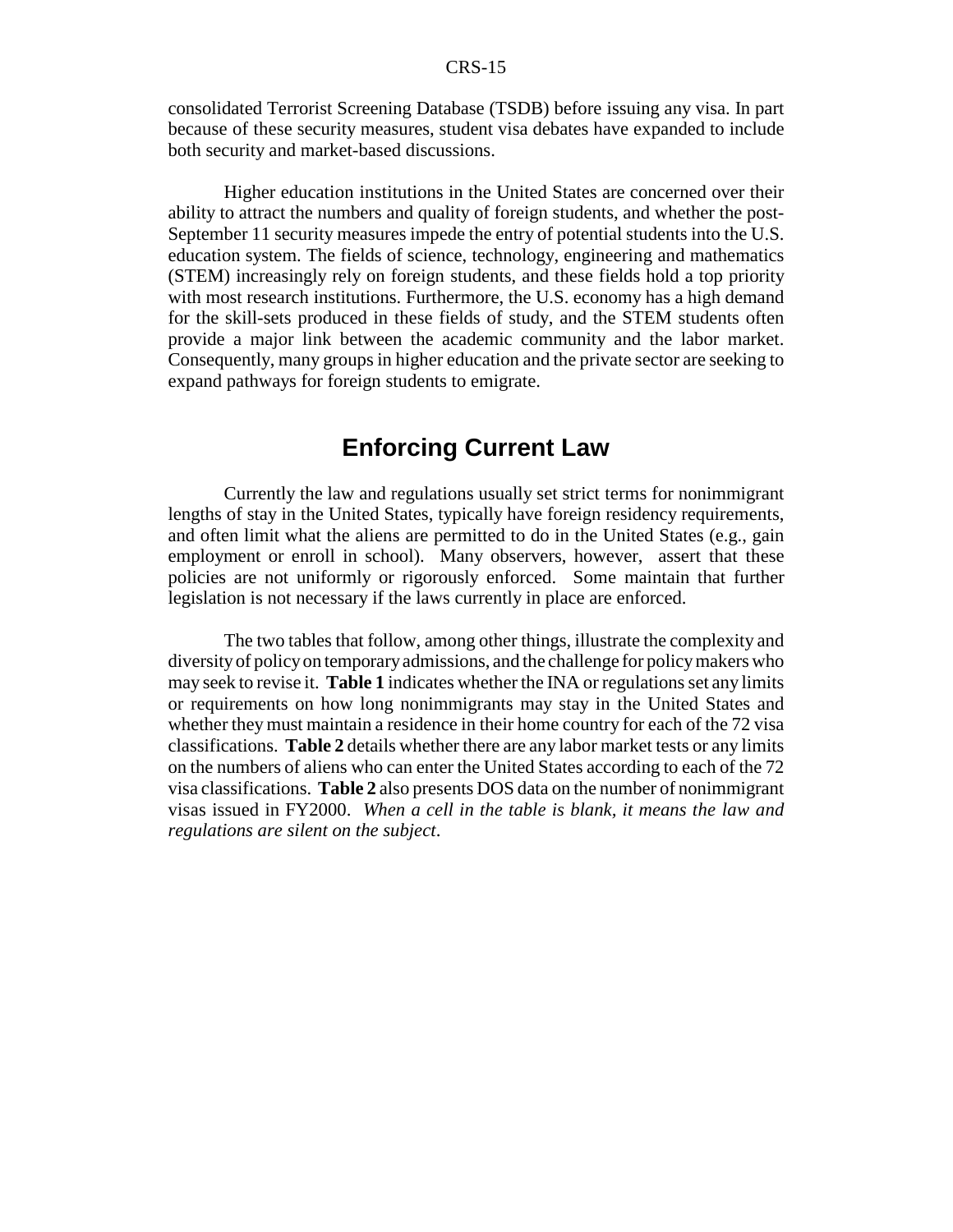#### CRS-16

## **Table 1. Periods of Stay and Foreign Residency Requirements for Nonimmigrant Visas**

| <b>Visa</b> | <b>Class Description</b>                                                                              | <b>Period of Stay</b>                                                          | <b>Renewal Option</b>     | Foreign<br><b>Residence</b><br><b>Required</b> |
|-------------|-------------------------------------------------------------------------------------------------------|--------------------------------------------------------------------------------|---------------------------|------------------------------------------------|
| $A-1$       | Ambassador, public minister, career diplomat, consul, and immediate family                            | Duration of assignment                                                         |                           |                                                |
| $A-2$       | Other foreign government official or employee, and immediate family                                   | Duration of assignment                                                         |                           |                                                |
| $A-3$       | Attendant, servant or personal employee of A-1/A-2, and immediate family                              | Up to three years                                                              | Up to two years intervals |                                                |
| $B-1$       | Visitor for business                                                                                  | Up to one year                                                                 | Up to six months          | Yes                                            |
| $B-2$       | Visitor for pleasure                                                                                  | Six months to one year                                                         | Up to six months          | Yes                                            |
| $B-1/B-2$   | Business and pleasure                                                                                 | Six months to one year                                                         | Up to six months          | Yes                                            |
| <b>BCC</b>  | <b>Border Crossing Cards</b>                                                                          | 72 hours [unless coupled]<br>with B-1 or B-2] proposed<br>extension to 30 days |                           | Yes                                            |
| $C-1$       | Alien in transit                                                                                      | Up to 29 days                                                                  |                           |                                                |
| $C-1/D$     | Transit/crew member                                                                                   | Up to 29 days                                                                  |                           |                                                |
| $C-2$       | Person in transit to United Nations Headquarters                                                      | Up to 29 days                                                                  |                           |                                                |
| $C-3$       | Foreign government official, immediate family, attendant, servant, or personal<br>employee in transit | Up to 29 days                                                                  |                           |                                                |
| $\mathbf D$ | Crew member                                                                                           | Up to 29 days                                                                  |                           |                                                |
| $E-1$       | Treaty trader, spouse and child, and employee                                                         | Up to two years                                                                | Up to two years           |                                                |
| $E-2$       | Treaty investor, spouse and child, and employee                                                       | Same as E-1                                                                    | Same as E-1               |                                                |
| $F-1$       | Foreign student (academic or language training program)                                               | Period of study (one year<br>secondary students)                               |                           | Yes                                            |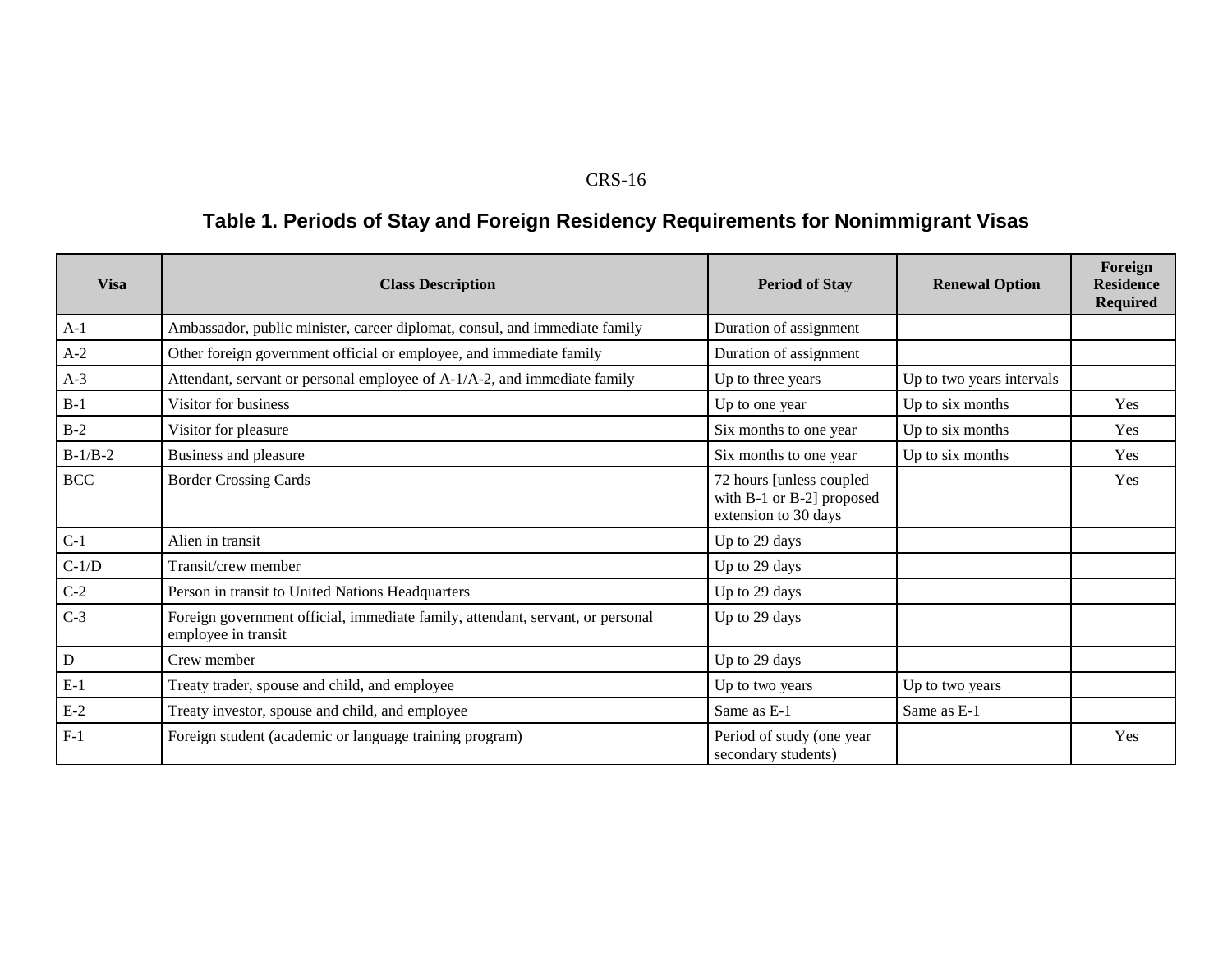|--|--|--|

| <b>Visa</b> | <b>Class Description</b>                                                                                                                | <b>Period of Stay</b>  | <b>Renewal Option</b>                              | Foreign<br><b>Residence</b><br><b>Required</b> |
|-------------|-----------------------------------------------------------------------------------------------------------------------------------------|------------------------|----------------------------------------------------|------------------------------------------------|
| $F-2$       | Spouse or child of F-1                                                                                                                  | Same as F-1            |                                                    |                                                |
| $G-1$       | Principal resident representative of recognized foreign member government to<br>international organization, staff, and immediate family | Duration of assignment |                                                    |                                                |
| $G-2$       | Other representative of recognized foreign member government to international<br>organization, staff, and immediate family              | Duration of assignment |                                                    |                                                |
| $G-3$       | Representative of non-recognized or nonmember foreign member government to<br>international organization, staff, and immediate family   | Duration of assignment |                                                    |                                                |
| $G-4$       | International organization officer or employee, and immediate family                                                                    | Duration of assignment |                                                    |                                                |
| $G-5$       | Attendant, servant or personal employee of G-1 through G-4, and immediate family                                                        | Up to two years        | Up to two-year intervals                           |                                                |
| $H-1A$      | Temporary worker — nurse (statutory authority expired)                                                                                  | Up to three years      | Up to two-year intervals;<br>up to five years max  |                                                |
| $H-1B$      | Temporary worker — professional specialty occupation                                                                                    | Up to three years      | Up to three-year intervals;<br>up to six years max |                                                |
| $H-1C$      | Temporary worker — nurse (new category)                                                                                                 | Three years            |                                                    |                                                |
| $H-2A$      | Temporary worker — agricultural workers                                                                                                 | Up to one year         | Up to one year;<br>three years total               | Yes                                            |
| $H-2B$      | Temporary worker — non-agricultural workers                                                                                             | Up to one year         | Up to one year;<br>three years total               | Yes                                            |
| $H-3$       | Temporary worker — trainee                                                                                                              | Up to two years        |                                                    |                                                |
| $H-4$       | Spouse or child of H-1A/B/C, H-2A/B, or H-3                                                                                             | Same as Principal      |                                                    |                                                |
|             | Representative of foreign information media, spouse and child                                                                           | Duration of employment |                                                    |                                                |
| $J-1$       | Cultural exchange visitor                                                                                                               | Period of program      |                                                    | Yes                                            |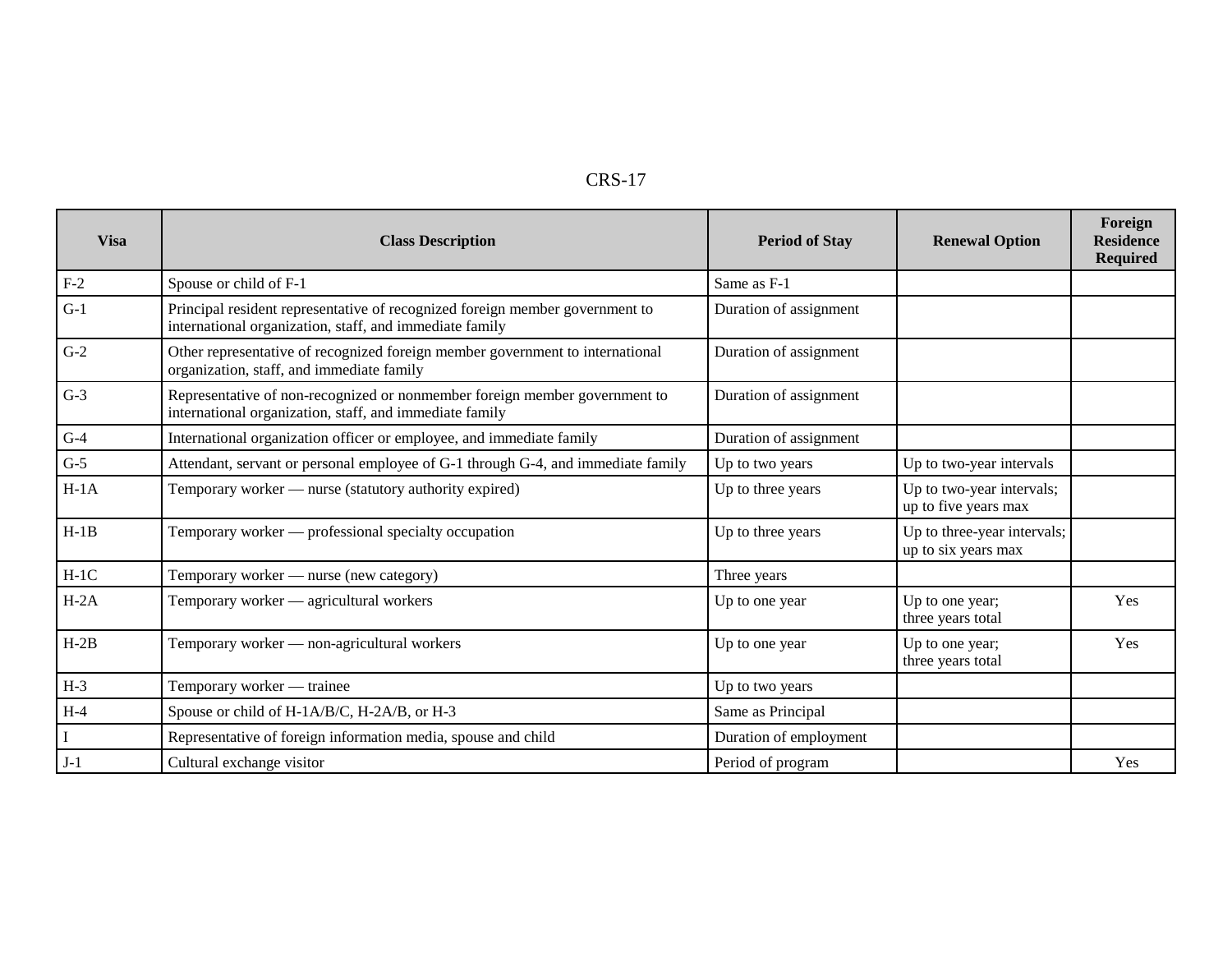| CRS- | 18 |
|------|----|
|------|----|

| <b>Visa</b> | <b>Class Description</b>                                                                                                                                                                                                                                         | <b>Period of Stay</b>                                               | <b>Renewal Option</b>                                                  | Foreign<br><b>Residence</b><br><b>Required</b> |
|-------------|------------------------------------------------------------------------------------------------------------------------------------------------------------------------------------------------------------------------------------------------------------------|---------------------------------------------------------------------|------------------------------------------------------------------------|------------------------------------------------|
| $J-2$       | Spouse or child of J-1                                                                                                                                                                                                                                           | Same as J-1                                                         |                                                                        | Yes                                            |
| $J-3$       | Au Pair                                                                                                                                                                                                                                                          | 14 months                                                           |                                                                        | Yes                                            |
| $K-1$       | Fiancé(e) of U.S. citizen                                                                                                                                                                                                                                        | Valid for 4 month; must<br>marry within 90 days to<br>adjust status |                                                                        |                                                |
| $K-2$       | Child of K-1                                                                                                                                                                                                                                                     | Same as K-1                                                         |                                                                        |                                                |
| $K-3$       | Spouse of U.S. citizen awaiting LPR visa                                                                                                                                                                                                                         |                                                                     |                                                                        |                                                |
| $K-4$       | Child of K-3                                                                                                                                                                                                                                                     |                                                                     |                                                                        |                                                |
| $L-1$       | Intracompany transferee (Executive, managerial, and specialized knowledge<br>personnel continuing employment with international firm or corporation)                                                                                                             | Up to three years                                                   | up to two-year extension:<br>five years max; executives<br>seven years |                                                |
| $L-2$       | Spouse or child of L-1                                                                                                                                                                                                                                           | Same as L-1                                                         |                                                                        |                                                |
| $M-1$       | Vocational student                                                                                                                                                                                                                                               | Duration of study                                                   |                                                                        | Yes                                            |
| $M-2$       | Spouse or child of M-1                                                                                                                                                                                                                                           | Same as M-1                                                         |                                                                        | Yes                                            |
| NATO-1      | Principal permanent representative of member nations to NATO, high ranking NATO<br>officials, and immediate family members                                                                                                                                       | Tour of duty                                                        |                                                                        |                                                |
| NATO-2      | Other representatives of member states to NATO (including any of its subsidiary<br>bodies), and immediate family members; dependents of member of a force entering in<br>accordance with provisions of NATO agreements; members of such force if issued<br>visas | Tour of duty                                                        |                                                                        |                                                |
| NATO-3      | Official clerical staff accompanying a representative of a member state to NATO, and<br>immediate family                                                                                                                                                         | Tour of duty                                                        |                                                                        |                                                |
| NATO-4      | Officials of NATO (other than those classifiable as NATO-1), and immediate family                                                                                                                                                                                | Tour of duty                                                        |                                                                        |                                                |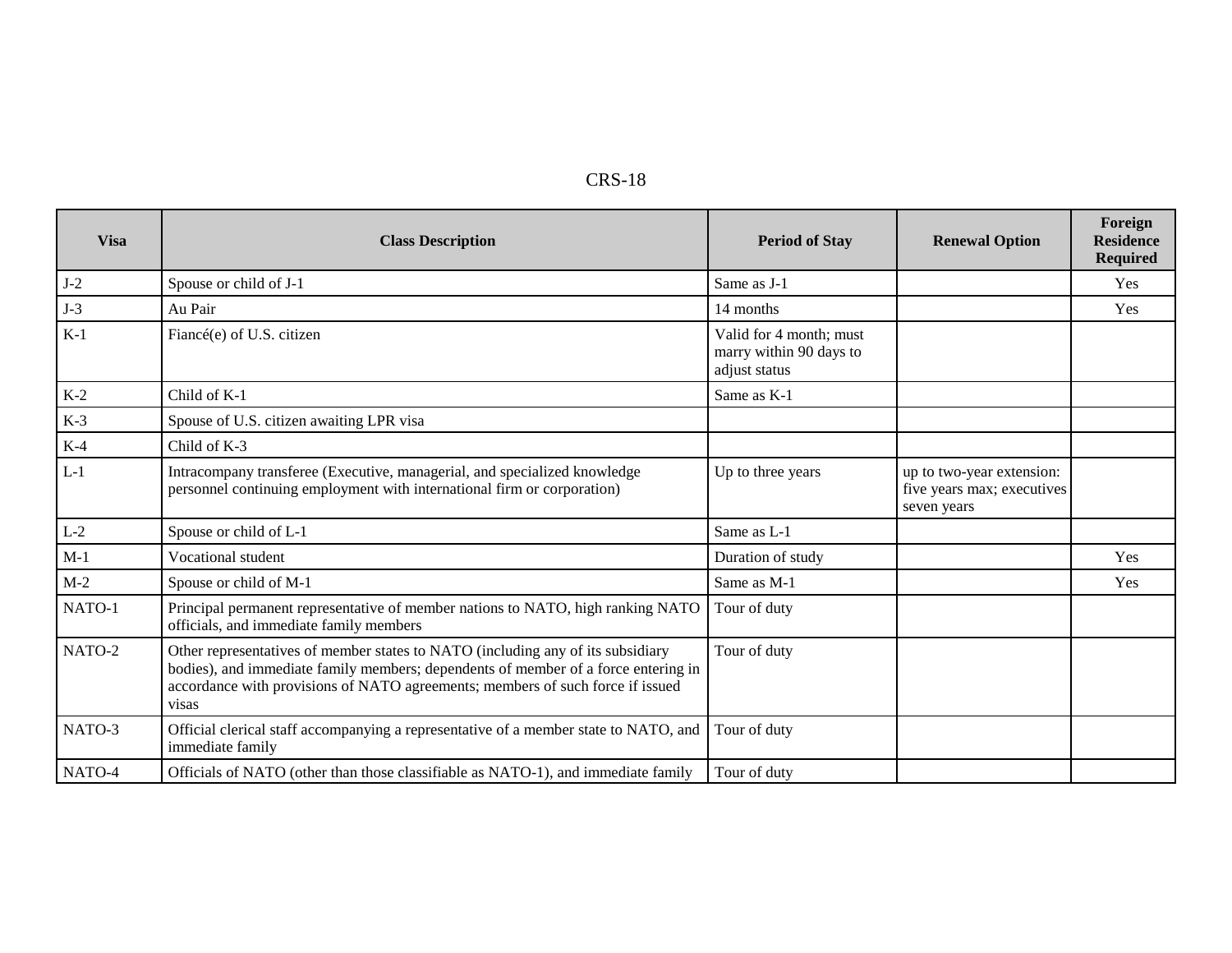| י כו<br>n<br>ς<br>AD. |  | 9 |
|-----------------------|--|---|
|-----------------------|--|---|

| <b>Visa</b> | <b>Class Description</b>                                                                                                                              | <b>Period of Stay</b>                                                  | <b>Renewal Option</b>                                         | Foreign<br><b>Residence</b><br><b>Required</b> |
|-------------|-------------------------------------------------------------------------------------------------------------------------------------------------------|------------------------------------------------------------------------|---------------------------------------------------------------|------------------------------------------------|
| NATO-5      | Experts, other than NATO-4 officials, employed in missions on behalf of NATO, and<br>their dependents                                                 | Tour of duty                                                           |                                                               |                                                |
| NATO-6      | Civilian employees of a force entering in accordance with the provisions of NATO<br>agreements or attached to NATO headquarters, and immediate family | Tour of duty                                                           |                                                               |                                                |
| NATO-7      | Attendants, servants, or personal employees of NATO-1 through NATO-6, and<br>immediate family                                                         | Up to three years                                                      | Two-year intervals                                            |                                                |
| $N-8$       | Parent of certain special immigrants (pertaining to international organizations)                                                                      | Up to three years                                                      | Up to three-year intervals<br>until child becomes an<br>adult |                                                |
| $N-9$       | Child of N-8 or of certain special immigrants (pertaining to international<br>organizations)                                                          | Up to three years                                                      | Up to three-year intervals<br>until child becomes an<br>adult |                                                |
| $O-1$       | Person with extraordinary ability in the sciences, arts, education, business or athletics                                                             | Up to three years                                                      | Up to one year                                                |                                                |
| $O-2$       | Person accompanying and assisting in the artistic or athletic performance by O-1                                                                      | Up to three years                                                      | Up to one year                                                | Yes                                            |
| $O-3$       | Spouse or child of O-1 or O-2                                                                                                                         | Same as O-1 or O-2                                                     | Up to one year                                                |                                                |
| $P-1$       | Internationally recognized athlete or member of an internationally recognized<br>entertainment group and essential support                            | Up to five years individual<br>artist; up to one year group<br>or team |                                                               | Yes                                            |
| $P-2$       | Artist or entertainer in a reciprocal exchange program and essential supports                                                                         | Up to one year                                                         | One-year increments                                           | Yes                                            |
| $P-3$       | Artist or entertainer in a culturally unique program and essential support                                                                            | Up to one year                                                         | One-year increments                                           | Yes                                            |
| $P-4$       | Spouse or child of P-1, P-2 or P-3                                                                                                                    | Same as P-1, P-2 or P-3                                                | One year increments                                           | Yes                                            |
| $Q-1$       | International cultural exchange program participant                                                                                                   | Duration of program; up to<br>15 months                                |                                                               |                                                |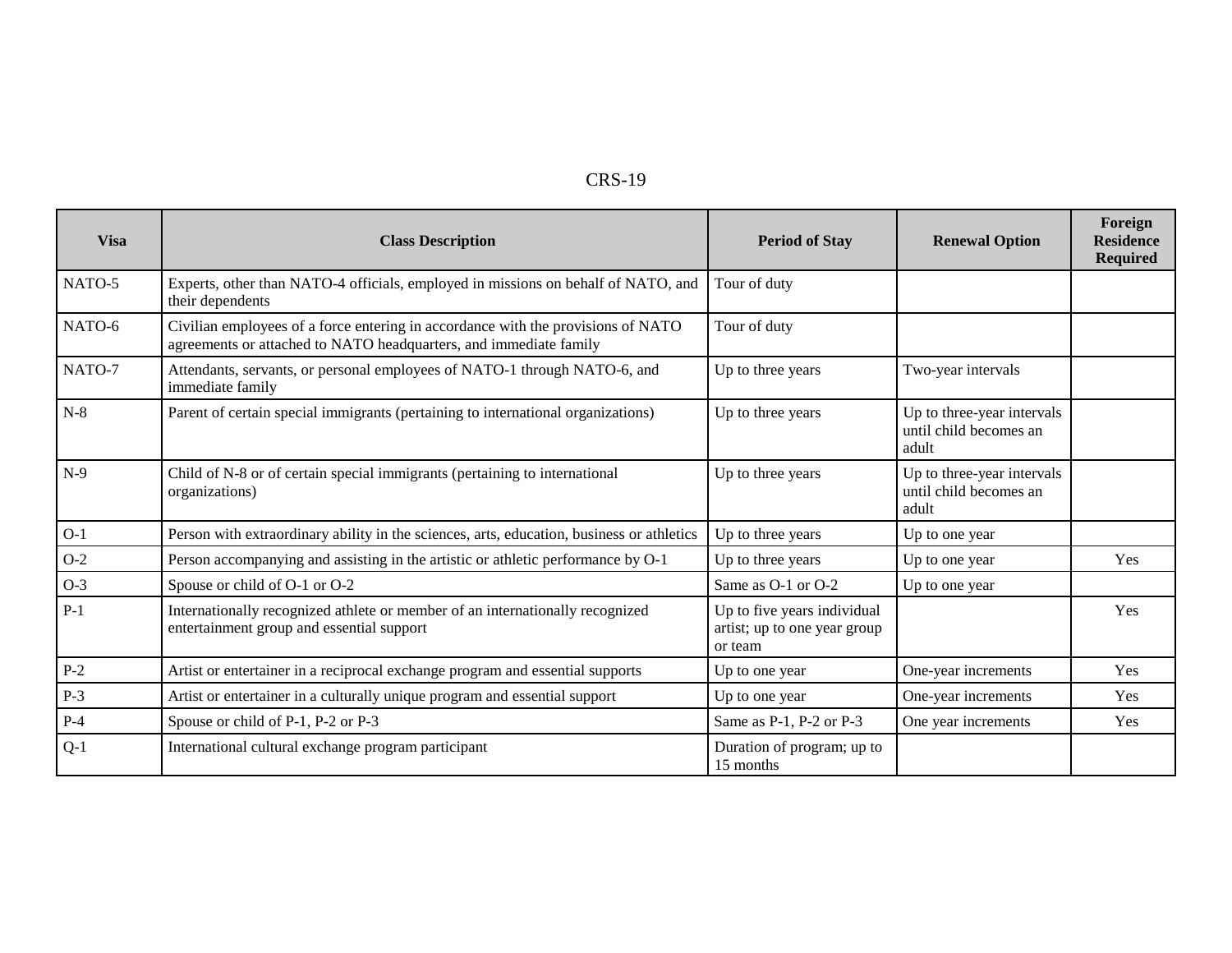| ם י<br>XS-20 |  |
|--------------|--|
|--------------|--|

| <b>Visa</b> | <b>Class Description</b>                                                                       | <b>Period of Stay</b>                                                                                                     | <b>Renewal Option</b>                             | Foreign<br><b>Residence</b><br><b>Required</b> |
|-------------|------------------------------------------------------------------------------------------------|---------------------------------------------------------------------------------------------------------------------------|---------------------------------------------------|------------------------------------------------|
| $Q-2$       | Irish Peace Process Program participant                                                        | Duration of program; up to<br>three years                                                                                 |                                                   |                                                |
| $Q-3$       | Spouse or child of Q-2                                                                         |                                                                                                                           |                                                   |                                                |
| $R-1$       | Religious worker                                                                               | up to three years                                                                                                         | up to two-year intervals;<br>up to five years max |                                                |
| $R-2$       | Spouse or child of R-1                                                                         | same as R-1                                                                                                               | same a R-1                                        |                                                |
| $S-5$       | Criminal informant                                                                             | up to three years                                                                                                         |                                                   |                                                |
| $S-6$       | Terrorist informant                                                                            | up to three years                                                                                                         |                                                   |                                                |
| $S-7$       | Spouse or child of S-5 and S-6                                                                 | same as S-5 and S-6                                                                                                       |                                                   |                                                |
| $T-1$       | Victim of human trafficking                                                                    | If T-1 cooperates and is needed in prosecution of traffickers, may lead to                                                |                                                   |                                                |
| $T-2$       | Immediate family of T-1                                                                        | adjustment to legal permanent residence                                                                                   |                                                   |                                                |
| <b>TN</b>   | NAFTA professional                                                                             | one year                                                                                                                  | one year                                          |                                                |
| TD          | Spouse or child of TN                                                                          | one year                                                                                                                  | one year                                          |                                                |
| $U-1$       | Victim or informant of criminal activity                                                       | May lead to adjustment to legal permanent residence if specified                                                          |                                                   |                                                |
| $U-2$       | Spouse or child of U-1                                                                         | conditions are met.                                                                                                       |                                                   |                                                |
| $V-1$       | Spouse of Legal Permanent Resident (LPR) who has petition pending for three years<br>or longer | Transitional nonimmigrant visa that leads to adjustment to legal<br>permanent residence status when visa become available |                                                   |                                                |
| $V-2$       | Child of LPR who has petition pending for three years or longer                                |                                                                                                                           |                                                   |                                                |
| $V-3$       | Child of V-1 or V-2                                                                            |                                                                                                                           |                                                   |                                                |

 **Source:** §101(a)(15), §212, and §214 of the Immigration and Nationality Act and §214 of 8 CFR. **Note:** When a cell in the table is blank, it means the law and regulations are silent on the subject.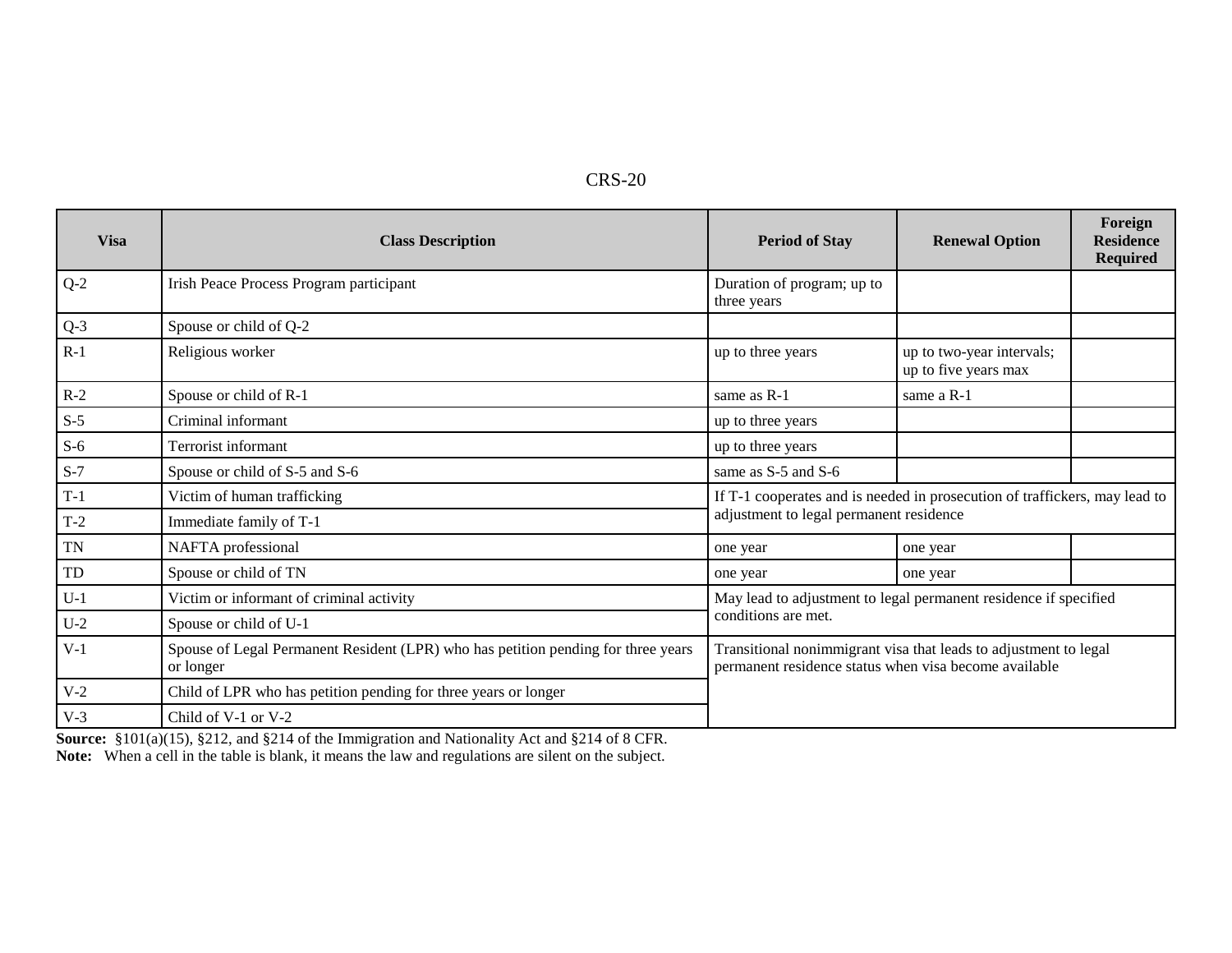#### CRS-21

# **Table 2. Employment Authorization, Numerical Limits, and FY2002 Issuances for Nonimmigrant Visas**

| <b>Visa</b> | <b>Class Description</b>                                                                              | <b>Employment</b><br><b>Authorization</b> | Labor<br><b>Market</b><br><b>Test</b> | Annual<br><b>Numerical Limit</b> | <b>FY2005</b><br><b>Issuances</b> |
|-------------|-------------------------------------------------------------------------------------------------------|-------------------------------------------|---------------------------------------|----------------------------------|-----------------------------------|
| $A-1$       | Ambassador, public minister, career diplomat, consul, and immediate family                            | Within scope of<br>official duties        |                                       |                                  | 9,944                             |
| $A-2$       | Other foreign government official or employee, and immediate family                                   | Within scope of<br>official duties        |                                       |                                  | 83,051                            |
| $A-3$       | Attendant, servant or personal employee of A-1/A-2, and immediate family                              | Within scope of<br>official duties        |                                       |                                  | 1,227                             |
| $B-1$       | Visitor for business                                                                                  |                                           |                                       |                                  | 52,649                            |
| $B-2$       | Visitor for pleasure                                                                                  | No                                        |                                       |                                  | 245,816                           |
| $B-1/B-2$   | Business and pleasure                                                                                 |                                           |                                       |                                  | 2,709,468                         |
| <b>BCC</b>  | <b>Border Crossing Cards</b>                                                                          |                                           |                                       |                                  | 732,566                           |
| $C-1$       | Alien in transit                                                                                      |                                           |                                       |                                  | 65,272                            |
| $C-1/D$     | Transit/crew member                                                                                   |                                           |                                       |                                  | 229,115                           |
| $C-2$       | Person in transit to United Nations Headquarters                                                      |                                           |                                       |                                  | 44                                |
| $C-3$       | Foreign government official, immediate family, attendant, servant, or personal<br>employee in transit |                                           |                                       |                                  | 10,537                            |
| $\mathbf D$ | Crew member of vessel or aircraft                                                                     | Only as employee of<br>carrier            |                                       |                                  | 19,988                            |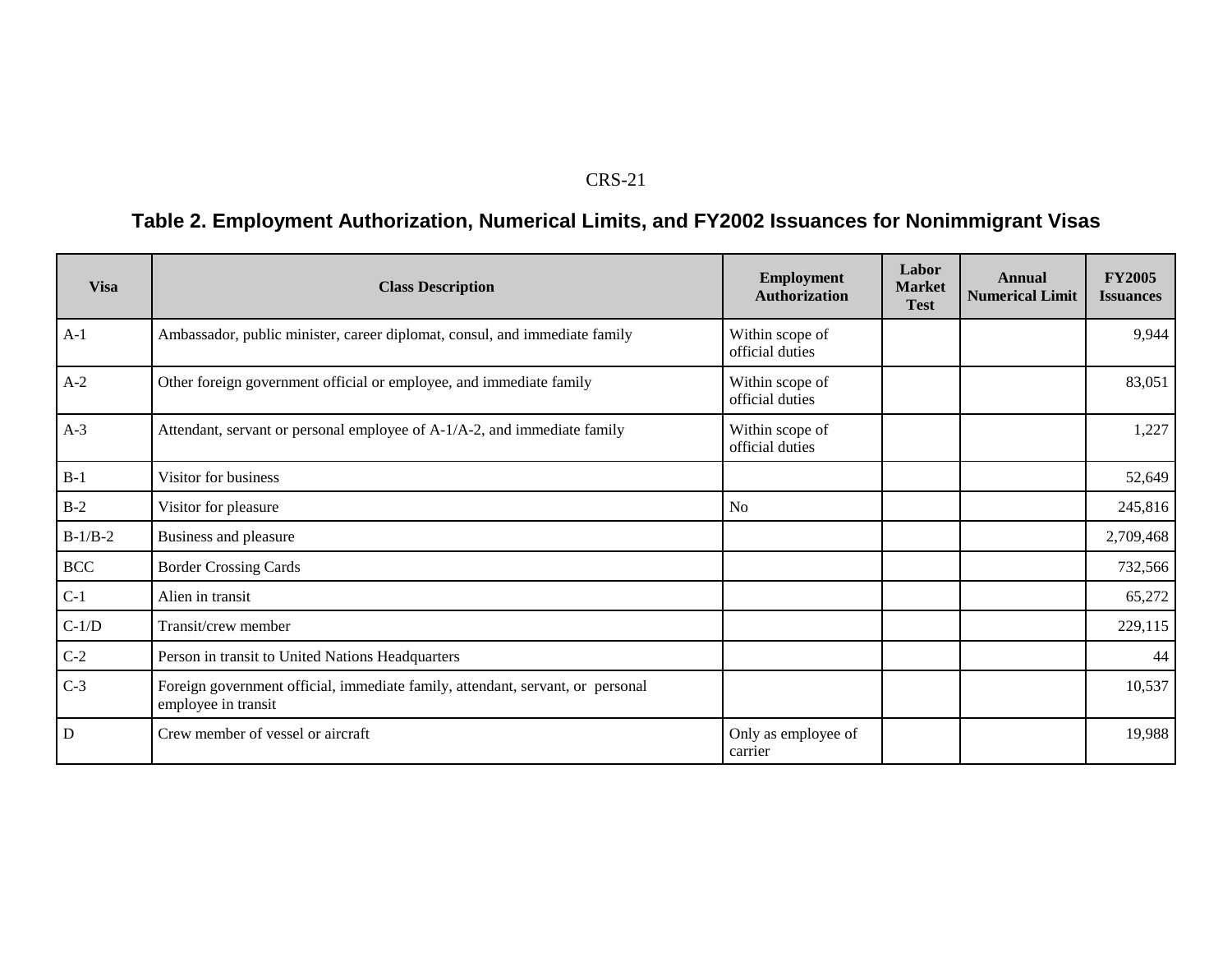|--|

| <b>Visa</b> | <b>Class Description</b>                                                                                                                | <b>Employment</b><br><b>Authorization</b>                    | Labor<br><b>Market</b><br><b>Test</b> | Annual<br><b>Numerical Limit</b> | <b>FY2005</b><br><b>Issuances</b> |
|-------------|-----------------------------------------------------------------------------------------------------------------------------------------|--------------------------------------------------------------|---------------------------------------|----------------------------------|-----------------------------------|
| $E-1$       | Treaty trader, spouse and child, and employee                                                                                           | Within the scope of<br>treaty conditions                     |                                       |                                  | 8,867                             |
| $E-2$       | Treaty investor, spouse and child, and employee                                                                                         | Within the scope of<br>treaty conditions                     |                                       |                                  | 28,290                            |
| $E-3$       | Australian specialty occupation professional                                                                                            | Within the scope of<br>treaty conditions                     |                                       | 10,500                           |                                   |
| $E-3D$      | Spouse or child of Australian specialty occupation professional                                                                         |                                                              |                                       |                                  | 3                                 |
| $F-1$       | Foreign student (academic or language training program)                                                                                 | Off campus work is<br>restricted, with limited<br>exceptions |                                       |                                  | 237,890                           |
| $F-2$       | Spouse or child of F-1                                                                                                                  |                                                              |                                       |                                  | 18,016                            |
| $F-3$       | Border commuter academic or language student                                                                                            | No                                                           |                                       |                                  | 42                                |
| $G-1$       | Principal resident representative of recognized foreign member government to<br>international organization, staff, and immediate family | Within scope of<br>official duties                           |                                       |                                  | 4,995                             |
| $G-2$       | Other representative of recognized foreign member government to international<br>organization, and immediate family                     | Within scope of<br>official duties                           |                                       |                                  | 13,703                            |
| $G-3$       | Representative of nonrecognized or nonmember foreign government to international<br>organization, and immediate family                  | Within scope of<br>official duties                           |                                       |                                  | 309                               |
| $G-4$       | International organization officer or employee, and immediate family                                                                    | Within scope of<br>official duties                           |                                       |                                  | 20,930                            |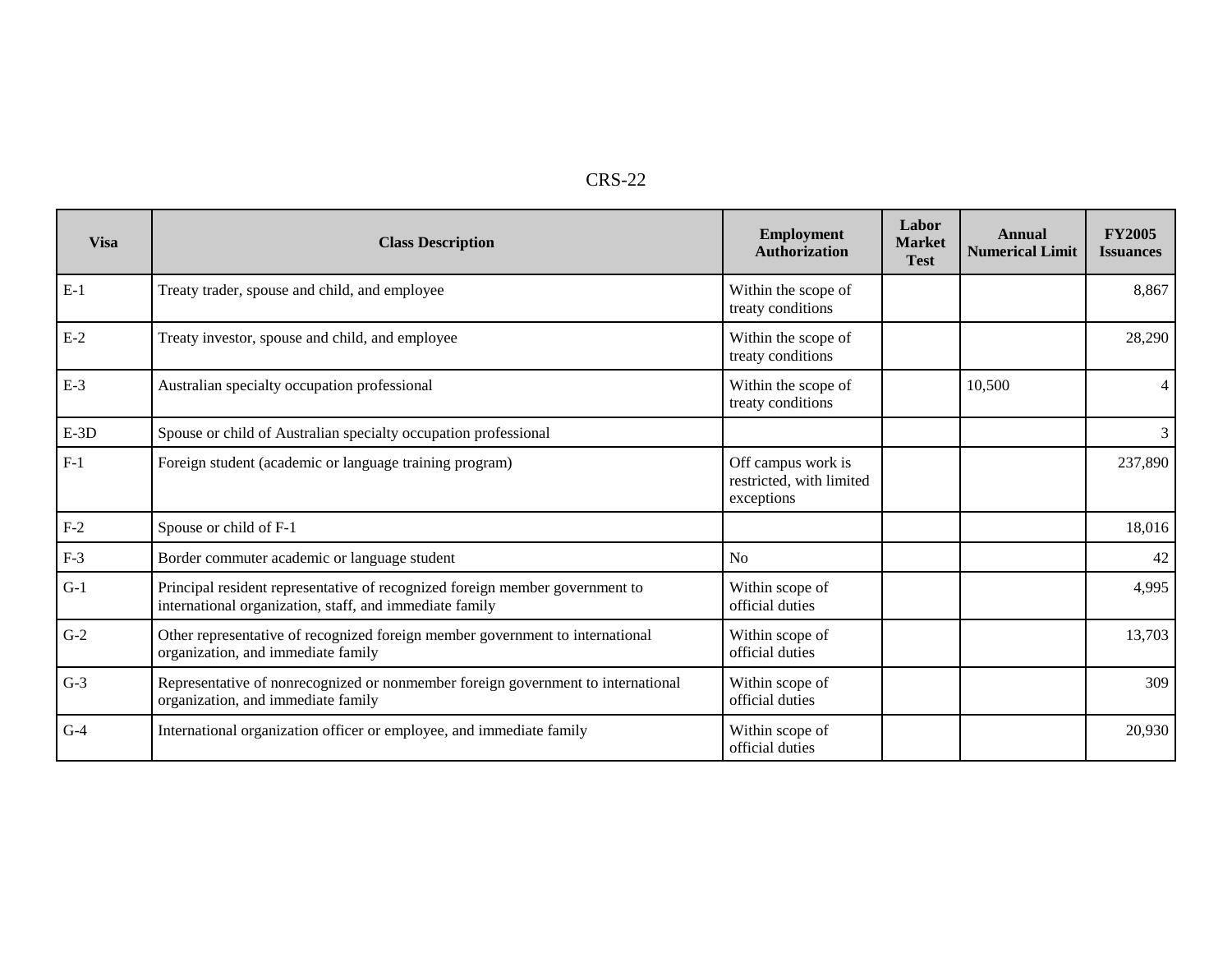| г |
|---|
|---|

| <b>Visa</b> | <b>Class Description</b>                                                          | <b>Employment</b><br><b>Authorization</b> | Labor<br><b>Market</b><br><b>Test</b> | Annual<br><b>Numerical Limit</b>                                     | <b>FY2005</b><br><b>Issuances</b> |
|-------------|-----------------------------------------------------------------------------------|-------------------------------------------|---------------------------------------|----------------------------------------------------------------------|-----------------------------------|
| $G-5$       | Attendant, servant, or personal employee of G-1 through G-4, and immediate family | Within scope of<br>official duties        |                                       |                                                                      | 998                               |
| $H-1A$      | Temporary worker — nurse (statutory authority expired)                            | Yes                                       | Yes                                   |                                                                      | $\sim$                            |
| $H-1B$      | Temporary worker — professional speciality occupation                             | Yes                                       | Yes                                   | 65,000<br>(with certain<br>exceptions)                               | 124,100                           |
| $H-1B-1$    | Free trade agreement professional                                                 |                                           | <b>No</b>                             | 1,400 for Chile;<br>5,400 for<br>Singapore                           | 274                               |
| $H-1C$      | Temporary worker - nurse                                                          | Yes                                       | Yes                                   | 500                                                                  | 63                                |
| $H-2A$      | Temporary worker - agricultural worker                                            | Yes                                       | Yes                                   |                                                                      | 31,892                            |
| $H-2B$      | Temporary worker - non- agricultural worker                                       | Yes                                       | Yes                                   | 66,000                                                               | 87,492                            |
| $H-2R$      | Returning H2B worker                                                              |                                           |                                       |                                                                      | 1,643                             |
| $H-3$       | Temporary worker — trainee                                                        | Yes, as part of the<br>training program   |                                       | Some restrictions<br>on special<br>education<br>exchange<br>programs | 1,763                             |
| $H-4$       | Spouse or child of H-1A/B/C, H-2A/B, or H-3                                       | N <sub>o</sub>                            |                                       |                                                                      | 70,266                            |
|             | Representative of foreign information media, spouse and child                     | Only as employee of<br>foreign media      |                                       |                                                                      | 16,975                            |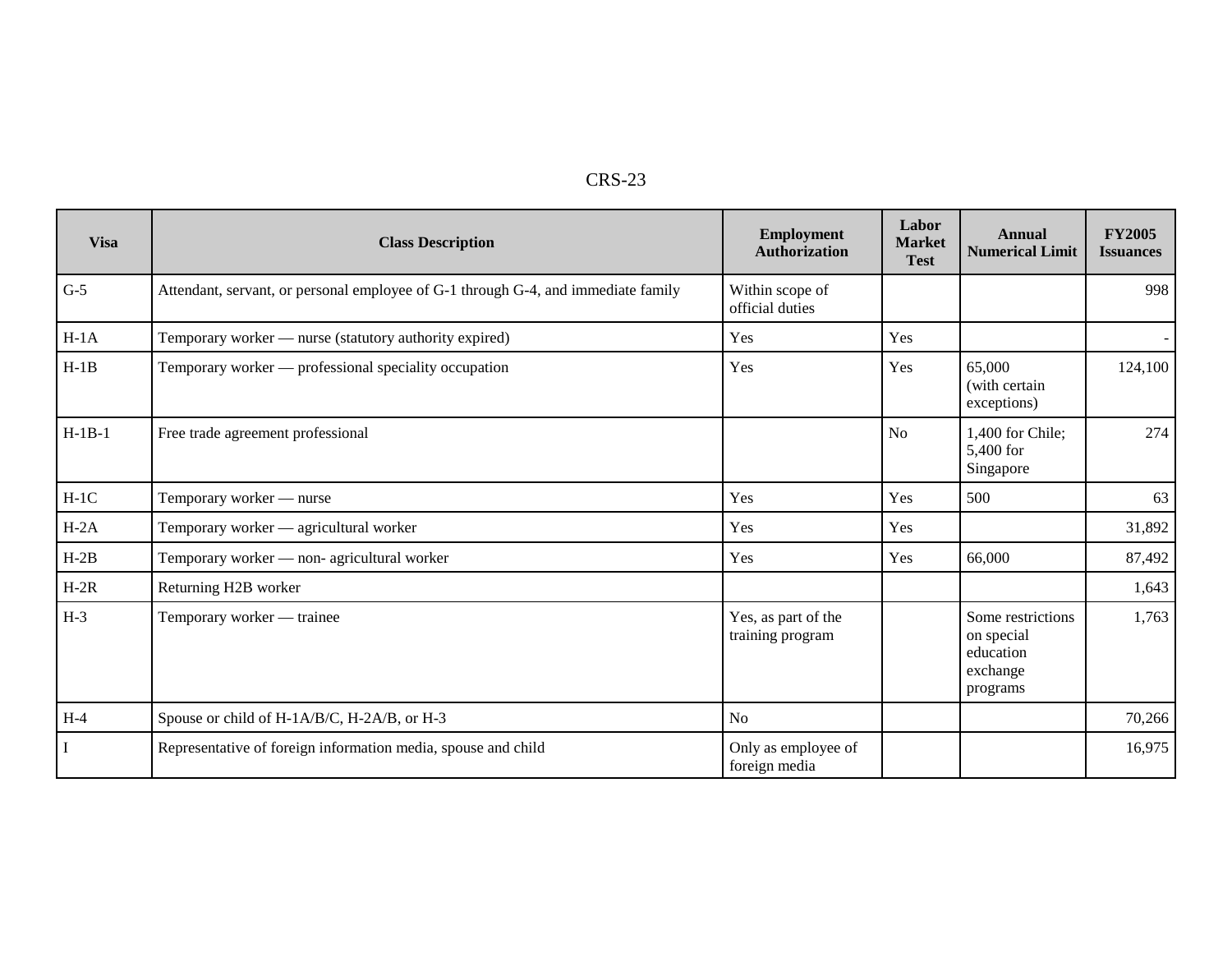| n.<br>.<br>- |
|--------------|
|--------------|

| <b>Visa</b> | <b>Class Description</b>                                                                                                                             | <b>Employment</b><br><b>Authorization</b>    | Labor<br><b>Market</b><br><b>Test</b> | Annual<br><b>Numerical Limit</b> | <b>FY2005</b><br><b>Issuances</b> |
|-------------|------------------------------------------------------------------------------------------------------------------------------------------------------|----------------------------------------------|---------------------------------------|----------------------------------|-----------------------------------|
| $J-1$       | Cultural exchange visitor                                                                                                                            | Yes, if program has<br>work component        |                                       |                                  | 275,161                           |
| $J-2$       | Spouse or child of J-1                                                                                                                               | Only as approved by<br><b>DHS</b>            |                                       |                                  | 28,661                            |
| $J-3$       | Au Pair                                                                                                                                              |                                              |                                       |                                  | NA                                |
| $K-1$       | Fiancé(e) of U.S. citizen                                                                                                                            |                                              |                                       |                                  | 33,910                            |
| $K-2$       | Child of K-1                                                                                                                                         |                                              |                                       |                                  | 5,308                             |
| $K-3$       | Spouse of U.S. citizen awaiting LPR visa                                                                                                             |                                              |                                       |                                  | 11,312                            |
| $K-4$       | Child of K-3                                                                                                                                         |                                              |                                       |                                  | 3,438                             |
| $L-1$       | Intracompany transferee (executive, managerial, and specialized knowledge personnel<br>continuing employment with international firm or corporation) | Yes                                          |                                       |                                  | 65,458                            |
| $L-2$       | Spouse or child of L-1                                                                                                                               | <b>No</b>                                    |                                       |                                  | 57,523                            |
| $M-1$       | Vocational student                                                                                                                                   | Only practical training<br>related to degree |                                       |                                  | 5,822                             |
| $M-2$       | Spouse of child of M-1                                                                                                                               | <b>No</b>                                    |                                       |                                  | 153                               |
| NATO-1      | Principal permanent representative of member nations to NATO, high ranking NATO<br>officials, and immediate family                                   | Within scope of<br>official duties           |                                       |                                  | 28                                |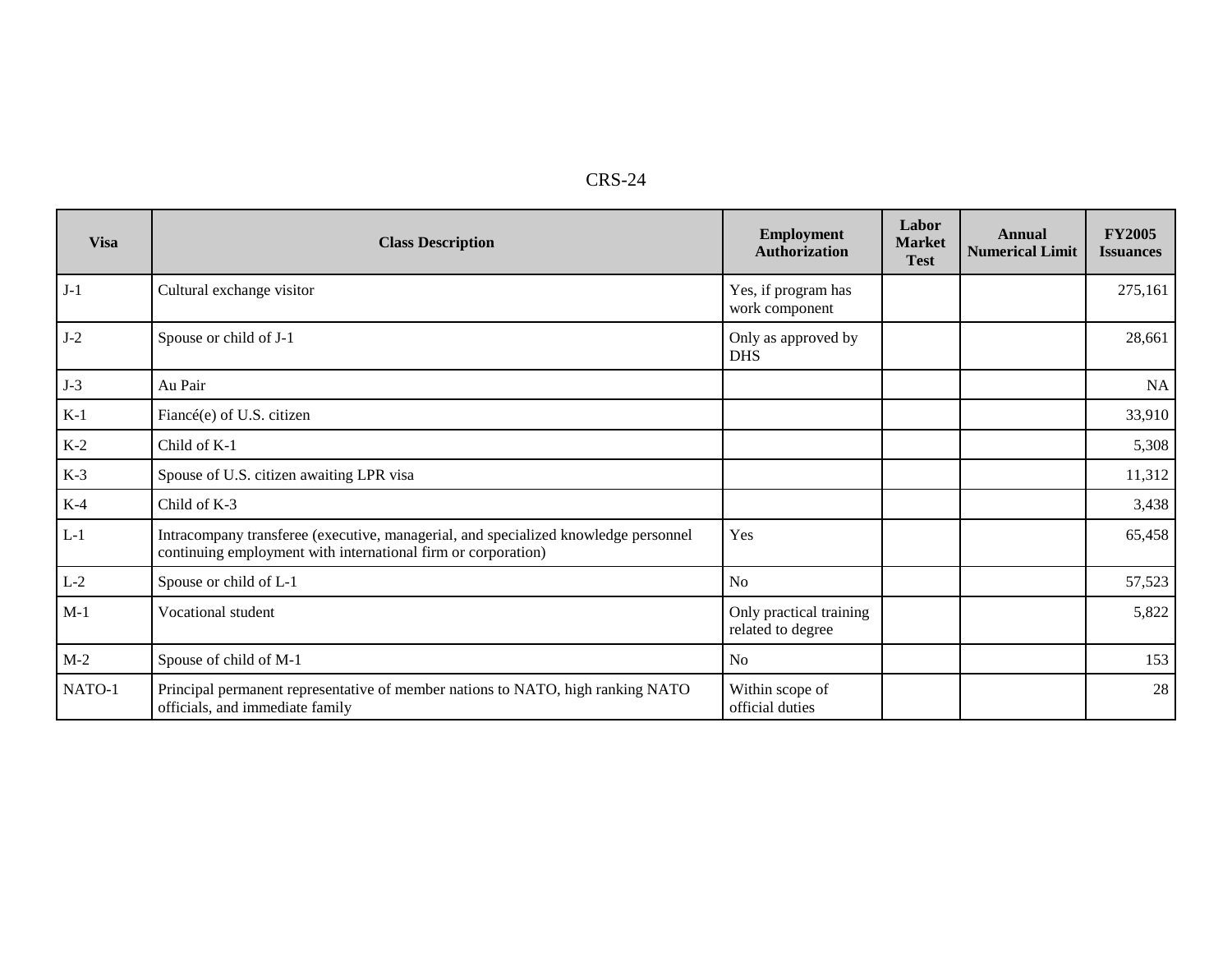| п. |  |
|----|--|
|----|--|

| <b>Visa</b> | <b>Class Description</b>                                                                                                                                                                                                                              | <b>Employment</b><br>Authorization | Labor<br><b>Market</b><br><b>Test</b> | Annual<br><b>Numerical Limit</b> | <b>FY2005</b><br><b>Issuances</b> |
|-------------|-------------------------------------------------------------------------------------------------------------------------------------------------------------------------------------------------------------------------------------------------------|------------------------------------|---------------------------------------|----------------------------------|-----------------------------------|
| NATO-2      | Other representatives of member states to NATO (including any of its subsidiary<br>bodies), and immediate family; dependents of member of a force entering in accordance<br>with provisions of NATO agreements; members of such force if issued visas | Within scope of<br>official duties |                                       |                                  | 5,893                             |
| NATO-3      | Official clerical staff accompanying a representative of member state to NATO, and<br>immediate family                                                                                                                                                | Within scope of<br>official duties |                                       |                                  |                                   |
| NATO-4      | Officials of NATO (other than those classifiable as NATO-1), and immediate family                                                                                                                                                                     | Within scope of<br>official duties |                                       |                                  | 353                               |
| NATO-5      | Experts, other than NATO-4 officials, employed in missions on behalf of NATO, and<br>their dependents                                                                                                                                                 | Within scope of<br>official duties |                                       |                                  | 69                                |
| NATO-6      | Civilian employee of a force entering in accordance with the provisions of NATO<br>agreements or attached to NATO headquarters, and their immediate family                                                                                            | Within scope of<br>official duties |                                       |                                  | 201                               |
| NATO-7      | Attendants, servants, or personal employees of NATO-1 through NATO-6, and<br>immediate family                                                                                                                                                         | Within scope of<br>official duties |                                       |                                  | 5 <sup>1</sup>                    |
| $N-8$       | Parent of certain special immigrants (pertaining to international organizations)                                                                                                                                                                      | Yes                                |                                       |                                  | 10 <sup>1</sup>                   |
| $N-9$       | Child of N-8 or of certain special immigrants (pertaining to international organizations)                                                                                                                                                             | Yes                                |                                       |                                  | 4 <sup>1</sup>                    |
| $O-1$       | Person with extraordinary ability in the sciences, arts, education, business, or athletics                                                                                                                                                            | Yes                                |                                       |                                  | 6,712                             |
| $O-2$       | Person accompanying and assisting in the artistic or athletic performance by O-1                                                                                                                                                                      | Yes                                |                                       |                                  | 3,387                             |
| $O-3$       | Spouse or child of O-1 or O-2                                                                                                                                                                                                                         | Only as approved by<br><b>DHS</b>  |                                       |                                  | 1,861                             |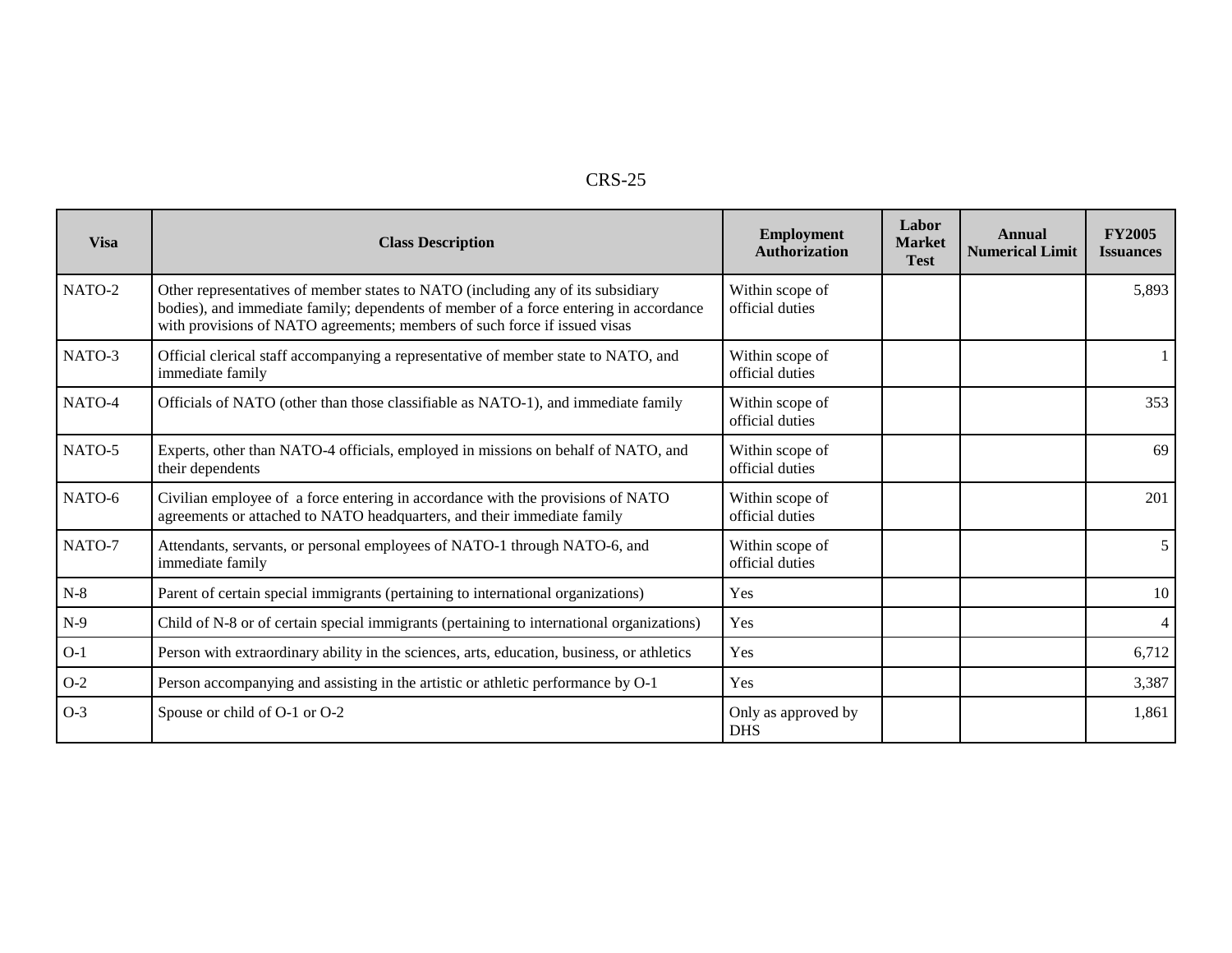| RS-26 |  |
|-------|--|
|-------|--|

| <b>Visa</b> | <b>Class Description</b>                                                                                                   | Employment<br>Authorization               | Labor<br><b>Market</b><br><b>Test</b> | Annual<br><b>Numerical Limit</b> | <b>FY2005</b><br><b>Issuances</b> |
|-------------|----------------------------------------------------------------------------------------------------------------------------|-------------------------------------------|---------------------------------------|----------------------------------|-----------------------------------|
| $P-1$       | Internationally recognized athlete or member of an internationally recognized<br>entertainment group and essential support | Yes                                       |                                       |                                  | 23,907                            |
| $P-2$       | Artist or entertainer in a reciprocal exchange program and essential support                                               | Yes                                       |                                       |                                  | 125                               |
| $P-3$       | Artist or entertainer in a culturally unique program and essential support                                                 | Yes                                       |                                       |                                  | 9,611                             |
| $P-4$       | Spouse or child of P-1, P-2, or P-3                                                                                        | Only as approved by<br><b>DHS</b>         |                                       |                                  | 1,022                             |
| $Q-1$       | International cultural exchange program participant                                                                        | Yes, with employer<br>approved by program |                                       |                                  | 1,972                             |
| $Q-2$       | Irish Peace Process Program participant                                                                                    | Yes, with employer<br>approved by program |                                       |                                  | 6 <sup>1</sup>                    |
| $Q-3$       | Spouse or child of Q-2                                                                                                     | <b>No</b>                                 |                                       |                                  | $\overline{0}$                    |
| $R-1$       | Religious worker                                                                                                           | Yes                                       |                                       |                                  | 8,538                             |
| $R-2$       | Spouse or child of R-1                                                                                                     | <b>No</b>                                 |                                       |                                  | 3,267                             |
| $S-5$       | Criminal informant                                                                                                         | Yes                                       |                                       | 200                              | NA                                |
| $S-6$       | Terrorist informant                                                                                                        | Yes                                       |                                       | 50                               | NA                                |
| $S-7$       | Spouse or child of S-5 or S-6                                                                                              |                                           |                                       |                                  | NA                                |
| $T-1$       | Victim of human trafficking                                                                                                | Yes                                       |                                       | 5,000                            | <b>NA</b>                         |
| $T-2$       | Immediate family of T-1                                                                                                    | Yes                                       |                                       |                                  | NA                                |